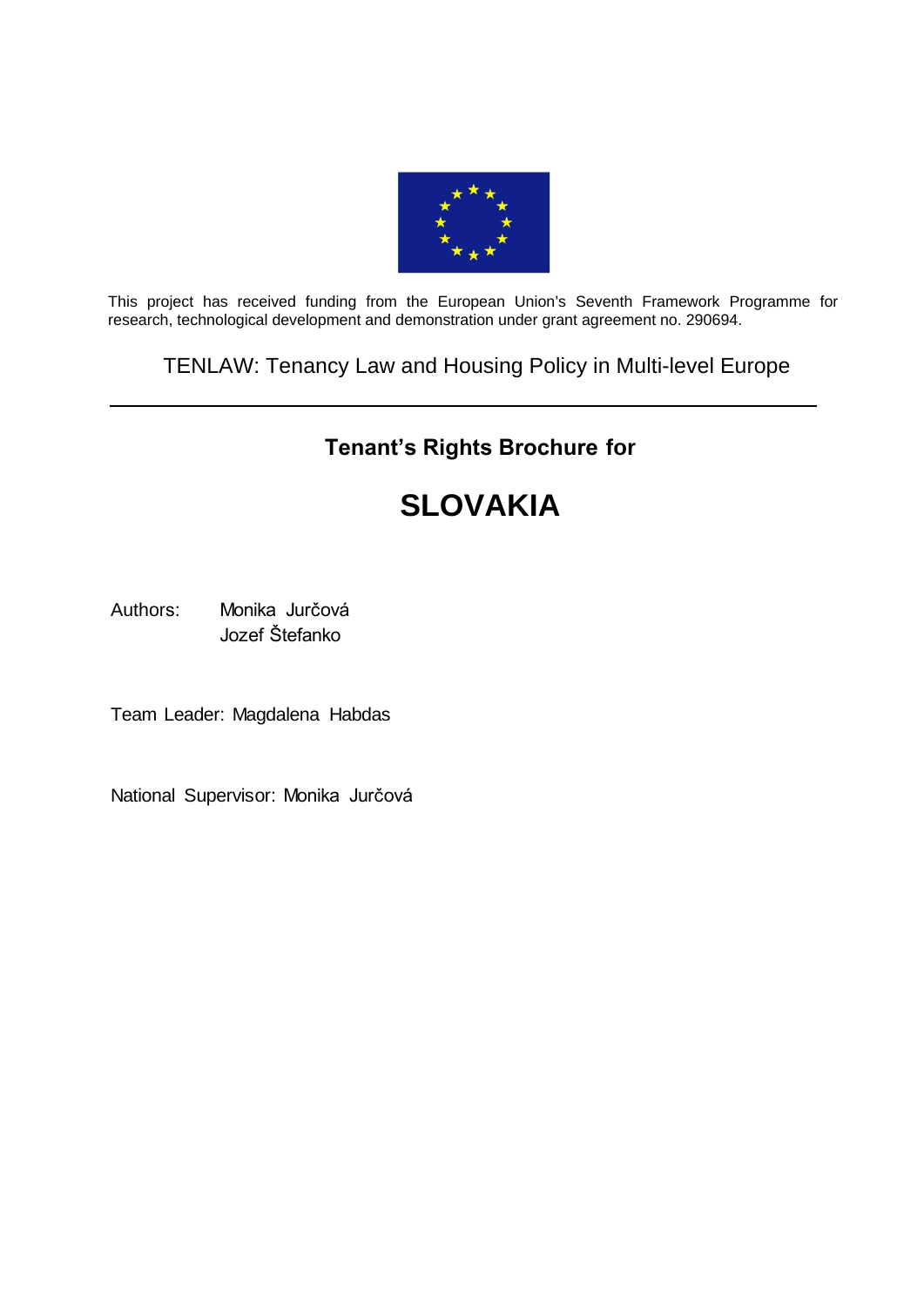# **Tenant's Rights Brochure**

# **SLOVAKIA**

*Monika Jurčová & Jozef Štefanko*

## **Summary of Contents**

| 1. |  |
|----|--|
| 2. |  |
|    |  |
|    |  |
| 3. |  |
|    |  |
|    |  |
| 4. |  |
|    |  |
|    |  |
|    |  |
|    |  |
| 5. |  |
|    |  |

# <span id="page-1-0"></span>**1. Introductory information**

Give a very brief introduction on the national rental market

## o Current supply and demand situation

Rental housing in Slovakia is one of the key issues that need to be addressed, both in terms of its technical state and affordability. Results of the Census of Population and Housing conducted in 2011 have shown that the total number of dwellings in Slovakia amounts to 1,994,897 units situated in 1,070,790 houses (either family houses or blocks of flats). Owner-occupied housing in Slovakia is apparently the most prevalent form of housing, as 84.9% of the total number of occupied dwellings were occupied by their owners. On the other hand, only 2.6% of the occupied dwellings were rented privately and 1.8% by the municipalities – the dominant public rental entities. In countries of the European Union, the share of rental housing ranges from 19% to 62%, while the public rental sector represents 18% of the housing stock. These facts clearly indicate that access to rental housing in Slovakia is very limited and its development is the goal of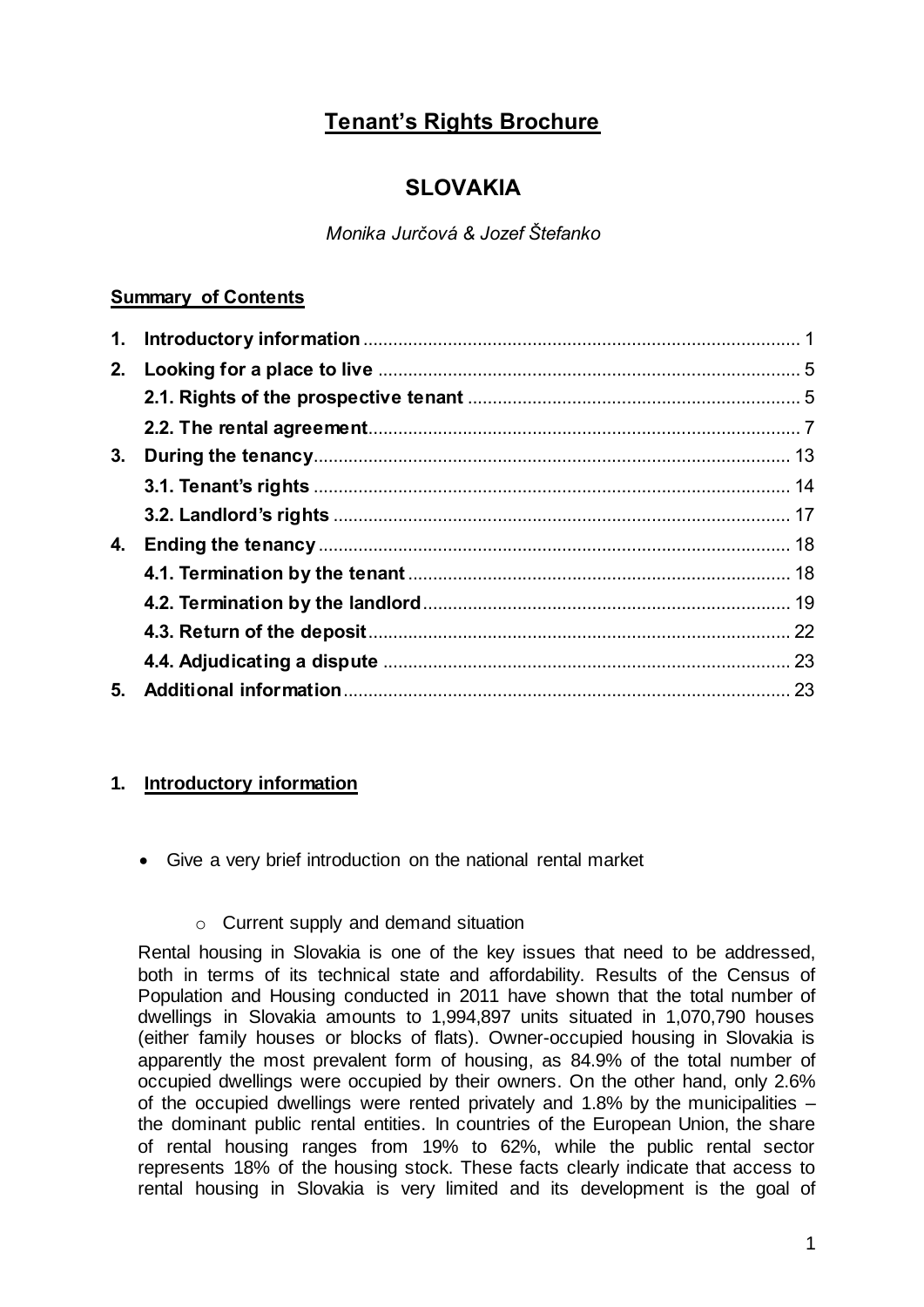manifold governmental policy measures. Accessibility of long-term leases of residential dwellings is a key element of the supply side of the housing rental market in Slovakia. Its scarcity is a recognized obstacle for the mobility of workforce and the satisfaction of housing needs of predominantly young families.

Given the current state of quantity and quality of the housing stock, it is clear that the supply of residential rental dwellings corresponding to the potential long-term housing needs of households is insufficient. The supply of privately owned rental dwellings especially in urban areas is mainly oriented towards fixed period leases susceptible to higher fluctuation of tenants seeking ownership of their own housing units.

As far as features of the occupied housing stock are concerned, on average, most dwellings have a floor area between 41 to 80 m², and 3 or more rooms. The access to heating or water supply is not an issue since ca. 99% of households dispose of these and 47% of occupied dwellings have an internet connection.

Rentals in the public rental sector are price-regulated with much more affordable rents than the open-market rents. Private housing rental market is better developed in the urban areas (specifically in Bratislava, the capital). The rents in Bratislava, for instance, in the first quarter of 2012 spanned from 12,40 EUR/m2/month for a garconniére to 7,64 EUR/m2/month for a 4+ room flat. The average monthly rent in Bratislava in the last quartile of 2013 was 600 EUR, whereas an average mortgage instalment for a newly built purchased dwelling amounted to 781,12 EUR. Based on data for the whole housing stock of the country in 2011, the financial burden, which is considered as the proportion of expenses for housing in relation to the household income, amounts to about 17.92 % (EU-average ca. 16.9%).

- o Main current problems of the national rental market from the perspective of tenants
- *Shortage of social dwellings*: the demand for social (municipal) dwellings exceeds its supply considerably; currently, there is a small number of newly constructed dwellings;
- *Rental market in the capital (Bratislava)*: finding an affordable and adequate rental dwelling is difficult as the rents for newly built and renovated flats are high;
- *Regulatory framework for the market rentals*: rules on the lease of flat for an indefinite period as a contractual type are overly protective for the tenant and therefore the landlords are prone to renting under another schemes, mostly through lease of flat for a specific period or a sublease.
	- o Significance of different forms of rental tenure

#### • Private renting

The private rental sector is underdeveloped (only 2.6% of the occupied housing stock), mainly as a result of the previous application of the rental price regulation, as well as of over-protecting tenants under existing civil tenancy arrangements. This sector should ensure the supply of housing especially in terms of labour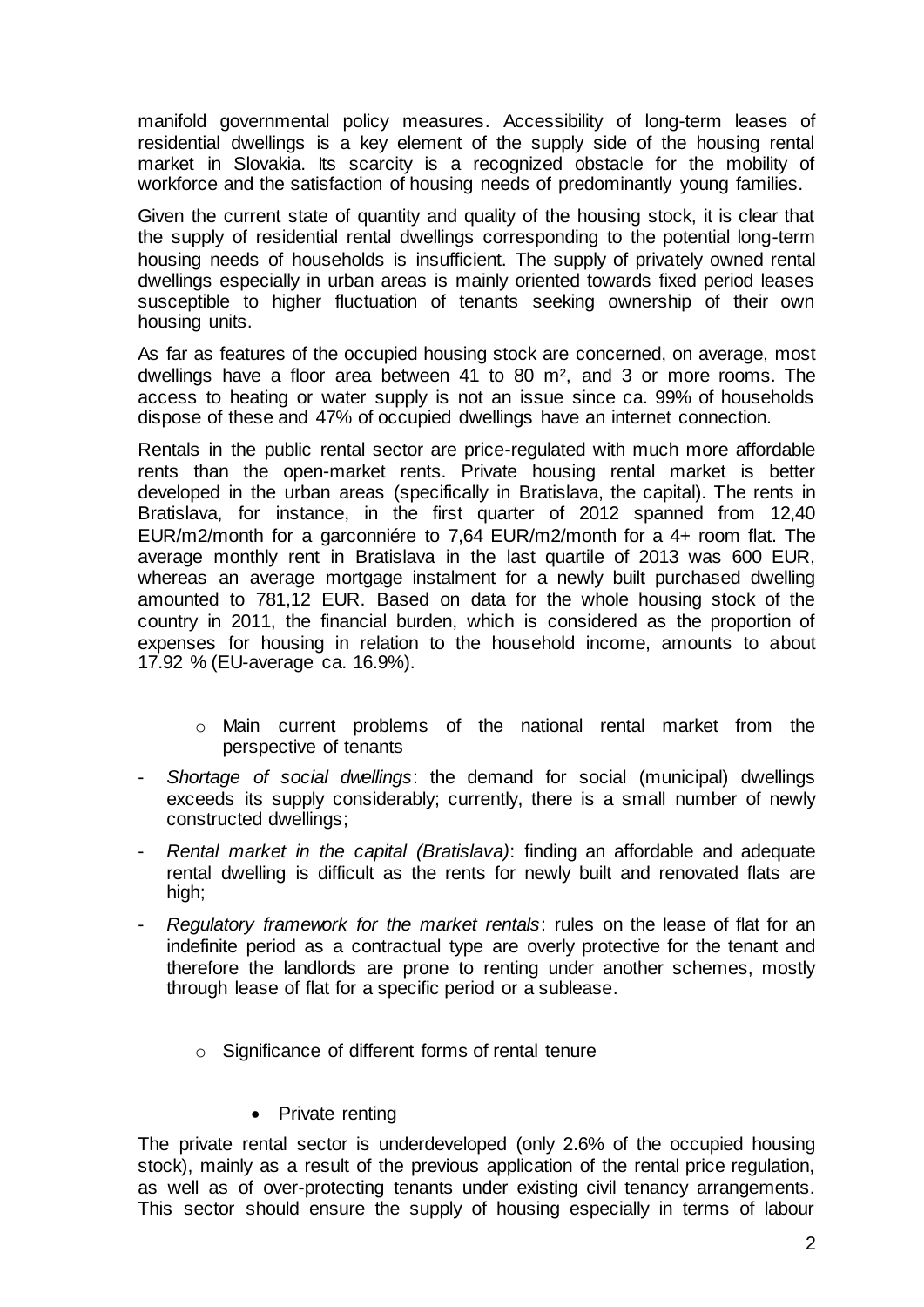mobility and flexibility for those people who need more short-term solutions to their housing needs. Private rentals are regulated by the Civil Code and no rent regulation applies. It is a standard for-profit activity and is taxed accordingly. The commercial practice to a large extent uses short fixed-term leases (1-3 years) or subleases. A new legal regime of a short-term private lease is envisaged to be adopted in the future, which would further freedom of contract (e.g. agreements on easier termination and eviction) and proper tax registration of the landlords.

> "Housing with a public task" (e.g. dwellings offered by housing associations, public bodies etc)

Public rental sector primarily aims at providing social housing, and therefore is mainly available to such people who cannot satisfy their housing needs on the open market (targeted groups like young families, lower-income groups, elderly etc.). It is predominantly a domain of the municipalities, who rent their housing stock, similarly, on a temporary basis with regulated rents. Eligibility criteria is derived from a statutory regulation (social housing) and specified as well as evaluated by the municipalities, who overlook the selection process. Rents in this sector should cover all costs associated with the acquisition and operation of rental housing, while respecting the principle of the lowest possible cost. Neither housing associations nor agencies are active as landlords in the rental sector with a public task. However, starting from 1 January 2014, the non-profit organizations have become eligible for subsidies for procurement of social rental housing, which may trigger their involvement in the non-for-profit housing sector.

 $\circ$  Some general recommendations to foreigners on how to find a rental home (including any specificities with respect to the position of foreigners on the national rental market)

It is generally advisable not to conclude a tenancy contract through means of distant communication (e-mail, phone) without knowledge of the prospective landlord and viewing the premises, particularly not to pay any advance payments in that case. Foreigners who come to Slovakia for work should ask their employer if they dispose of an employment (service) flat at affordable price. In any case a foreigner should contact a native speaker in the event of a viewing of a flat, in order to avoid possible misunderstandings. Services of real estate agents are widely available and they usually dispose of English or German speaking agents.

- o Main problems and "traps" in tenancy law from the perspective of tenants
- *Avoidance of standard housing rental legal framework*: instead of lease of flat for an indefinite period (overprotective of the tenant), lease of flat for a specific period or through a sublease is resorted to, which give the landlord the upper hand.
- The existence of a *sublease regime* is contingent upon the existence of a lease of flat, *therefore* if the contract is one of a sublease, the sub-tenant may end up without a place to live, if the underlying lease is terminated, since the subtenant is not eligible for any replacement housing.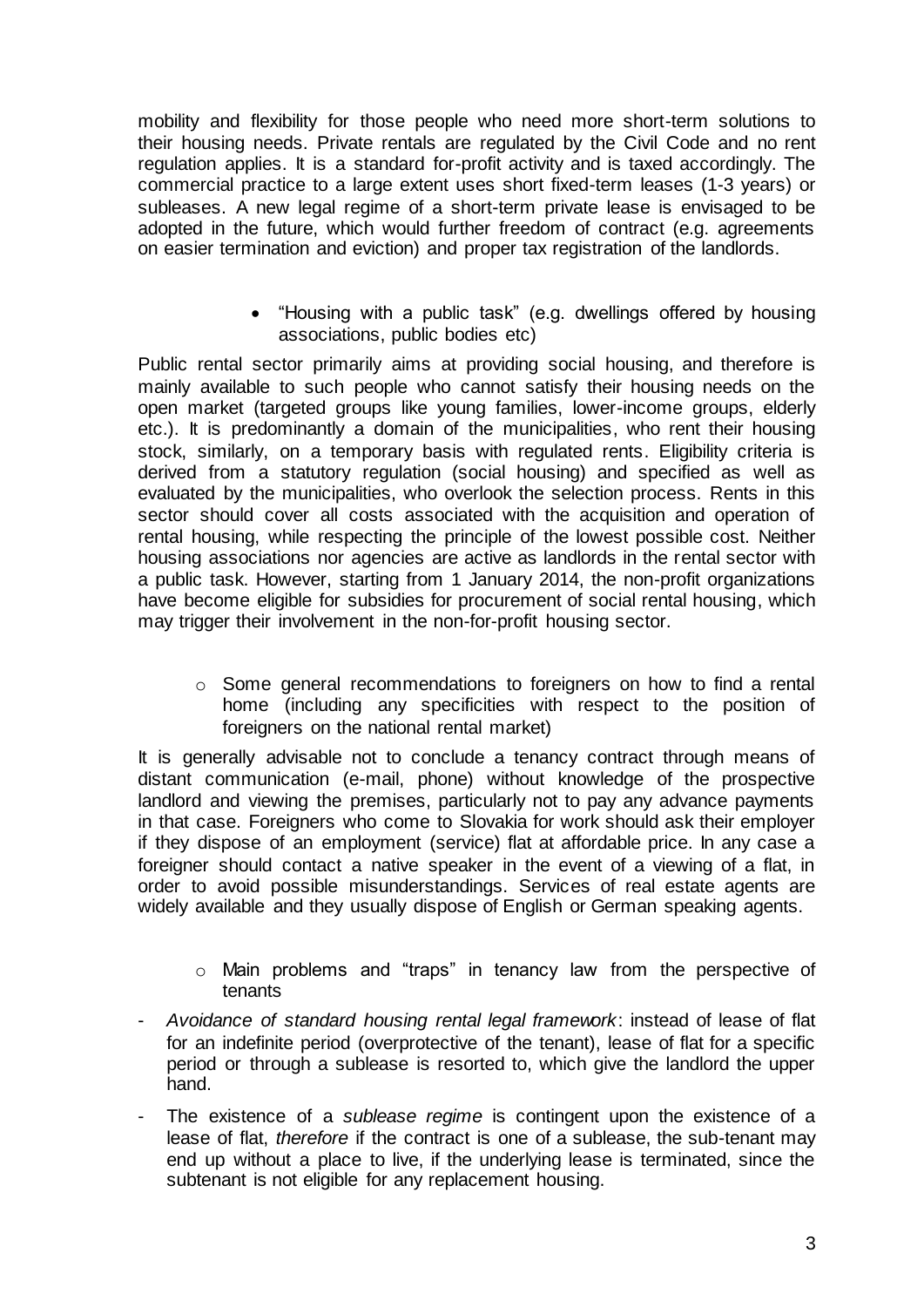- *Renting upon unwritten lease* contracts would be very tricky for both sides. It may, namely, be deemed a lease for an indefinite period (which is difficult to end from the landlord's position). And from the tenant's point of view, it may be difficult to present evidence of its existence (which would be crucial in order to avoid eviction or to succeed in court proceedings).
- Use of pre-fabricated standard *contracts that do not respect mandatory rules* especially on termination of the lease of flat, eviction or replacement housing. In the *event* of a conflict or alleged termination and looming eviction of the tenant, it is advisable that the contract be assessed by a professional.
- *Absence of regulation of rent ceilings* and *rent-increase regimen* means that any contractual agreement of the parties in the private rental sector in these *matters* is only *limited* by a vague standard of immorality. As a result, subsequent attempts to invalidate these provisions would have to be pursued through (usually lengthy) court proceedings.
- The *selection process* in the municipal housing attribution is difficult to pass, *since* the eligibility criteria tend to be restrictive (mostly income-based), the supply is insufficient and on rare occasions may be unpredictable (lottery, mayor's discretion).

| <b>Slovak</b>     | <b>Translation into English</b>        |
|-------------------|----------------------------------------|
| byt               | flat                                   |
| bytový dom        | block of flats                         |
| dlžník            | debtor                                 |
| dom               | house                                  |
| drobné opravy     | minor repairs (the tenant's liability) |
| nájomca, nájomník | tenant                                 |
| nájomná zmluva    | tenancy contract                       |
| nájomné           | rent                                   |
| obydlie           | dwelling                               |
| odstúpenie        | withdrawal                             |
| omeškanie         | default                                |
| oprava            | repair                                 |
| podstatná zmena   | substantial changes (in the flat)      |
| prenajímateľ      | landlord                               |

"*Important legal terms related to tenancy law*"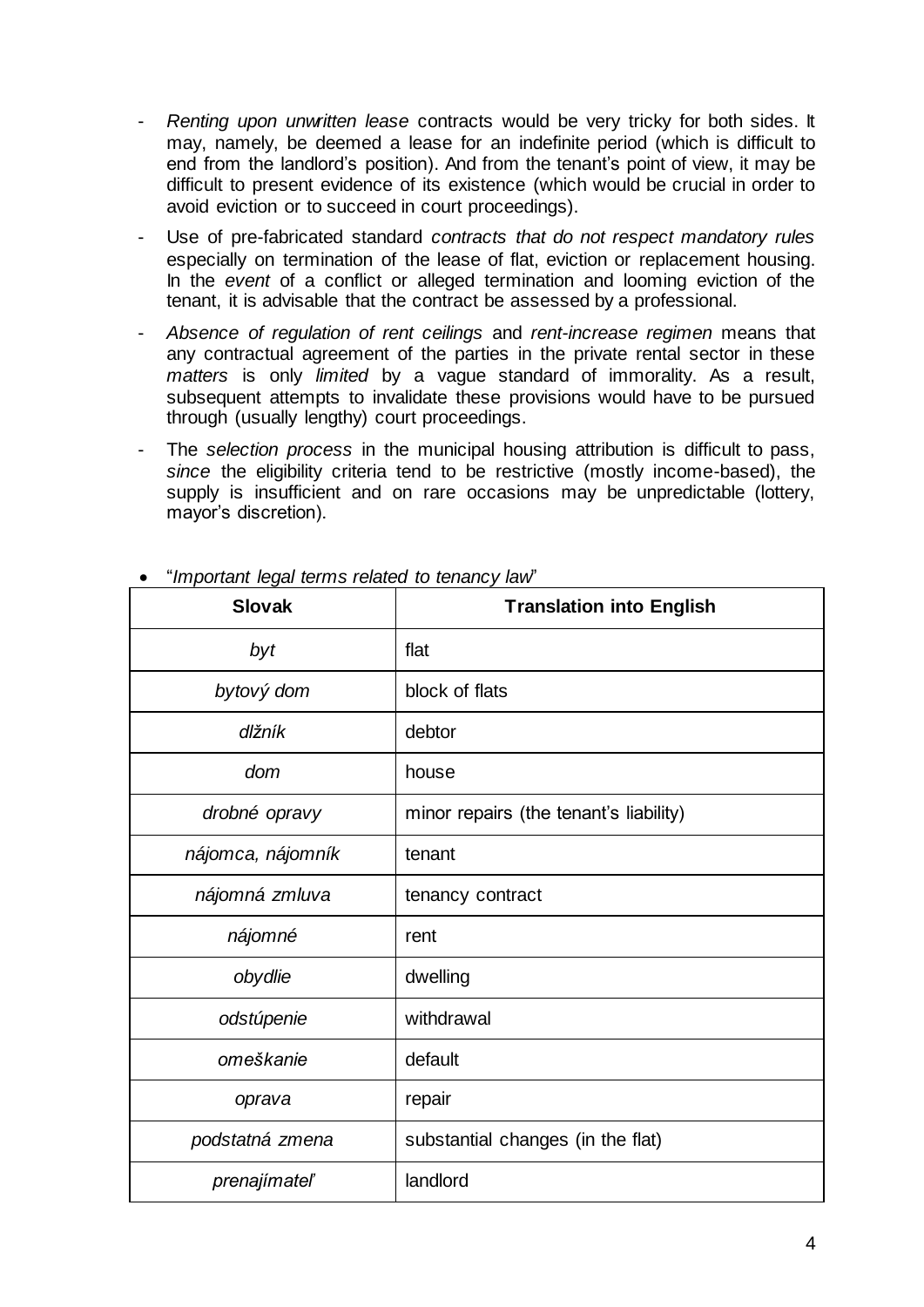| <i>spotrebiteľ</i>                               | consumer                                                            |
|--------------------------------------------------|---------------------------------------------------------------------|
| úhrada za plnenia<br>poskytované s užívaním bytu | payment for utilities (services pertaining to the<br>lease of flat) |
| vada                                             | defect                                                              |
| veriteľ                                          | creditor                                                            |
| výpoveď                                          | termination by notice                                               |
| vypratanie                                       | eviction                                                            |
| zábezpeka, depozit                               | security deposit                                                    |
| zľava z nájomného                                | reduction of the rent                                               |

#### <span id="page-5-1"></span><span id="page-5-0"></span>**2. Looking for a place to live**

#### **2.1. Rights of the prospective tenant**

 What bases for discrimination in the selection of tenants are allowed/prohibited? What about, for example, status as a foreigner, student, unmarried partner, or person with a short-term work contract?

Under the umbrella regulation of the Anti-Discrimination Act the equal treatment principle shall be applied to access and provision of housing irrespective of sex, religion or belief, race, nationality or ethnic origin, disability, age, sexual orientation, marital status, family status, colour, language, political or other opinion, national or social origin, property, lineage or other position of the person in question. The act calls for use of good morals to extend the definition of discrimination and for a pro-active conduct of relevant subjects to prevent discrimination.

However, it only relates to housing which is provided to the public by legal persons or entrepreneurs. I.e. only tenants of professional landlords are fully protected against discriminatory conduct.

 What kinds of questions by the landlord are allowed (e.g. on sexual orientation, intention to have children etc)? If a prohibited question is asked, does the tenant have the right to lie?

This issue is not regulated in Slovakia; hence the parties are basically free to negotiate by use of any relevant questions. Only if the questioning would amount to discrimination (less favourable treatment, harassment, directing or inciting other subjects to discriminate, unjustifiable sanctioning for realizing their rights) the person would be able to seek remedy.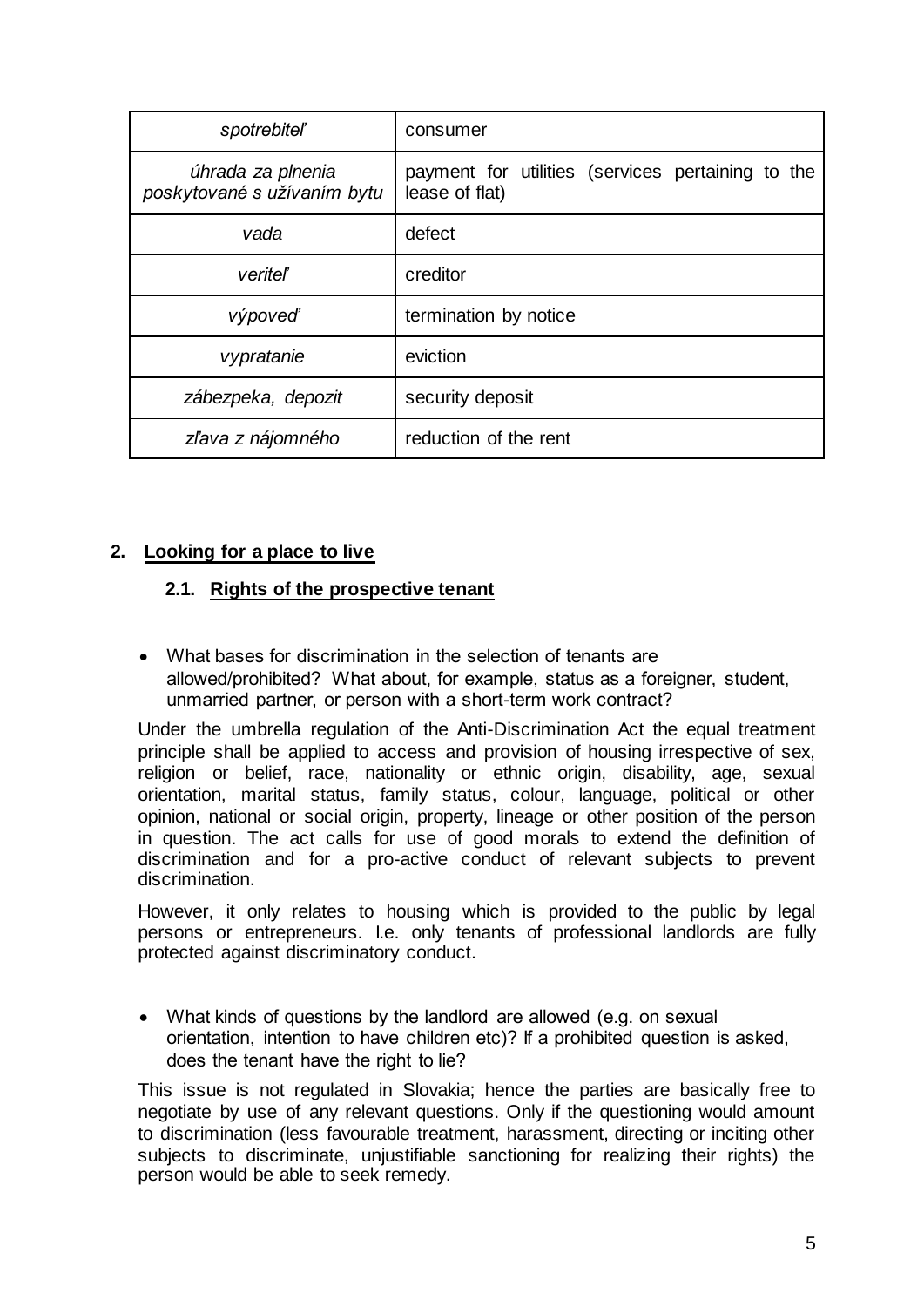• Is a "reservation fee" usual and legal (i.e. money charged by the landlord to allow the prospective tenant to participate in the selection process)?

No payments by any of the parties are required by law with regard to the conclusion of a contract for a lease of flat.

 What kinds of checks on the personal and financial status of the tenant are usual and legal (e.g. the landlord requiring an independent credit report)?

It is usual that the landlord verifies the identity of the future tenant and gathers all his contact information (name, date of birth, permanent address, phone and email contact), which are then included in the contract. The landlord would ask the potential tenants to present provable documents with this aim in view, such as ID cards. Everything beyond this may be considered inappropriate as there is no legal obligation of the tenant to furnish any information about himself whatsoever. As a result, further inquiries are contingent upon the negotiation skills and assertiveness of the parties.

Cautious landlords, usually make further inquiries into personal status of the tenant, i.e. his or her marital status or employment status; they interview the tenant on his other plans, in order to avoid potential tenants who would prefer economically unfeasible short-duration leases. Landlords tend to be cautious with regard to the way tenants are willing to pay the rent (banking transfers seem to indicate regularity of the tenant's income). Internet research (search engines, social networks, public registers) into the person of prospective tenant is gaining importance, yet does not occur as a rule in the pre-contractual stage.

In the rental sector with public task, the prospective tenants are required directly by the municipal regulations to provide sufficient proof of their status that contains sensitive personal data. Applicant's consent with processing of their personal data is always necessary.

 What is the role of estate agents in assisting the tenant in the search for housing? Are there other bodies or institutions assisting the tenant in the search for housing?

The role of estate agents or their specific rights and duties are not regulated specifically. Based on a contract, they serve as an agent/broker for sale, purchase and lease, advise the clients on economically feasible rents, take part in viewings, and assist the clients with related paperwork including preparation of the tenancy contract. There are no other bodies assisting the tenants to the same end.

 Are there any accessible "blacklists" (or equivalent mechanisms) of bad landlords/tenants? Is there a system for rating and labelling preferred landlords/tenants?

There are no "blacklists" of bad tenants or landlords specifically. However, based on special legislation, a subject's payment discipline, with regard to debt ensuing from public duties is widely accessible as it is published on the internet (social security insurance, medical insurance, state or local taxes). Still, on the edge of legality, certain municipalities have adopted and maintain lists of debtors in their stock including also rent defaulters.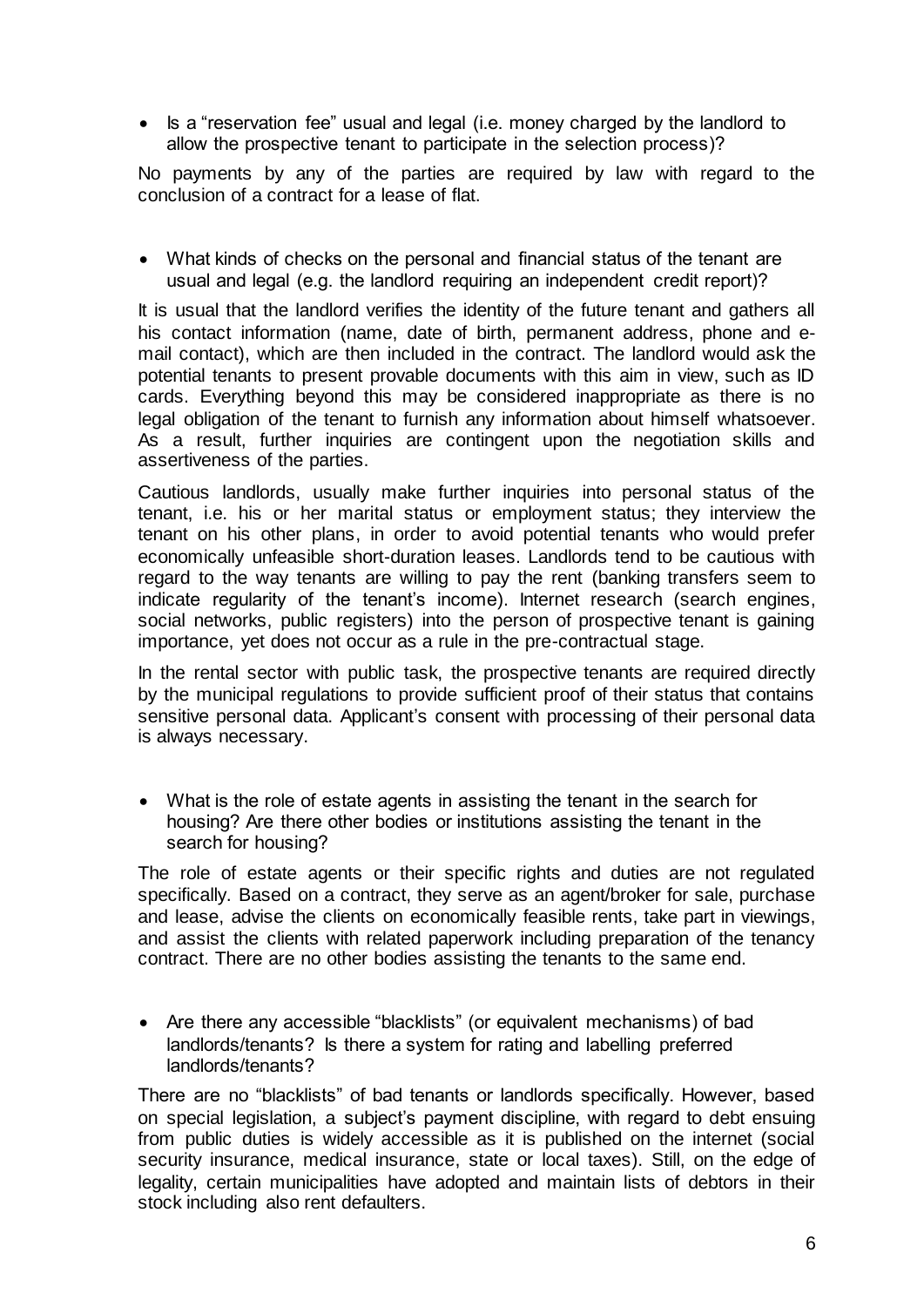## <span id="page-7-0"></span>**2.2. The rental agreement**

 What are the requirements for a valid conclusion of a rental contract (is written form necessary; is registration necessary and if yes, what kinds of fees apply lawfully)?

The rules on lease of flat generally do not prescribe any formal requirements for a valid conclusion of a contract. It may be concluded orally, implicitly or in writing, which is recommended, as the lease contract is normally meant to regulate longterm relations. If unwritten, the Civil Code anticipates the parties to generate a written record of the content of the contract. The absence of such a record does not, however, invalidate the lease, but is of great importance in potential court or other proceedings.

A concrete lease is not subject to any registration requirement. Registration of the landlord renting a flat with the tax authority his sole responsibility towards the agency and does not have any bearing on the validity of the lease contract. Although not a registration requirement, a specific legal regime to a similar effect has been in place since 2011, under which every contract of a public entity, but for a few exceptions, has to be made publicly available, in a central register or at the website of the entity (such as a municipality), in order to come into force.

- What is the mandatory content of a contract?
	- o Which data and information must be contained in a contract?

A contract of a lease of flat must contain:

- determination of the object of a lease, i.e. the flat. The law does not prescribe concrete information that needs to be provided to describe the unit, it is only necessary that the flat is clearly distinguishable from other flats and according to all circumstances it be individualized. The law also directs the parties (yet not in a mandatory provision) to include the description of the accessories to the flat and description of the condition of the flat.

- the extent of the use of flat, i.e. an arrangement stating or implying the extent to which a tenant is entitled to use the leased flat and its accessories. If there is nothing else agreed, the tenant is entitled to the use of flat without restrictions.

- the amount of rent and of payments for services pertaining to the use of flat (utilities) or the method of their calculation.

Duration of the lease, although a very common provision, does not have to be specified in the contract compulsorily. In the absence thereof a legal presumption of an agreement on lease for an indefinite period would apply.

Of course, the parties to a lease should be properly identified as well.

In the court practice, various deficiencies of lease contracts not specifically enumerated by the law have also lead to their invalidity, such as the pre-existing valid third party lease on the same flat, impossibility of occupying the flat by the tenant due to illegal inhabitants. Therefore a check (and contractual affirmation) that no such encumbrances relate to the rented flat.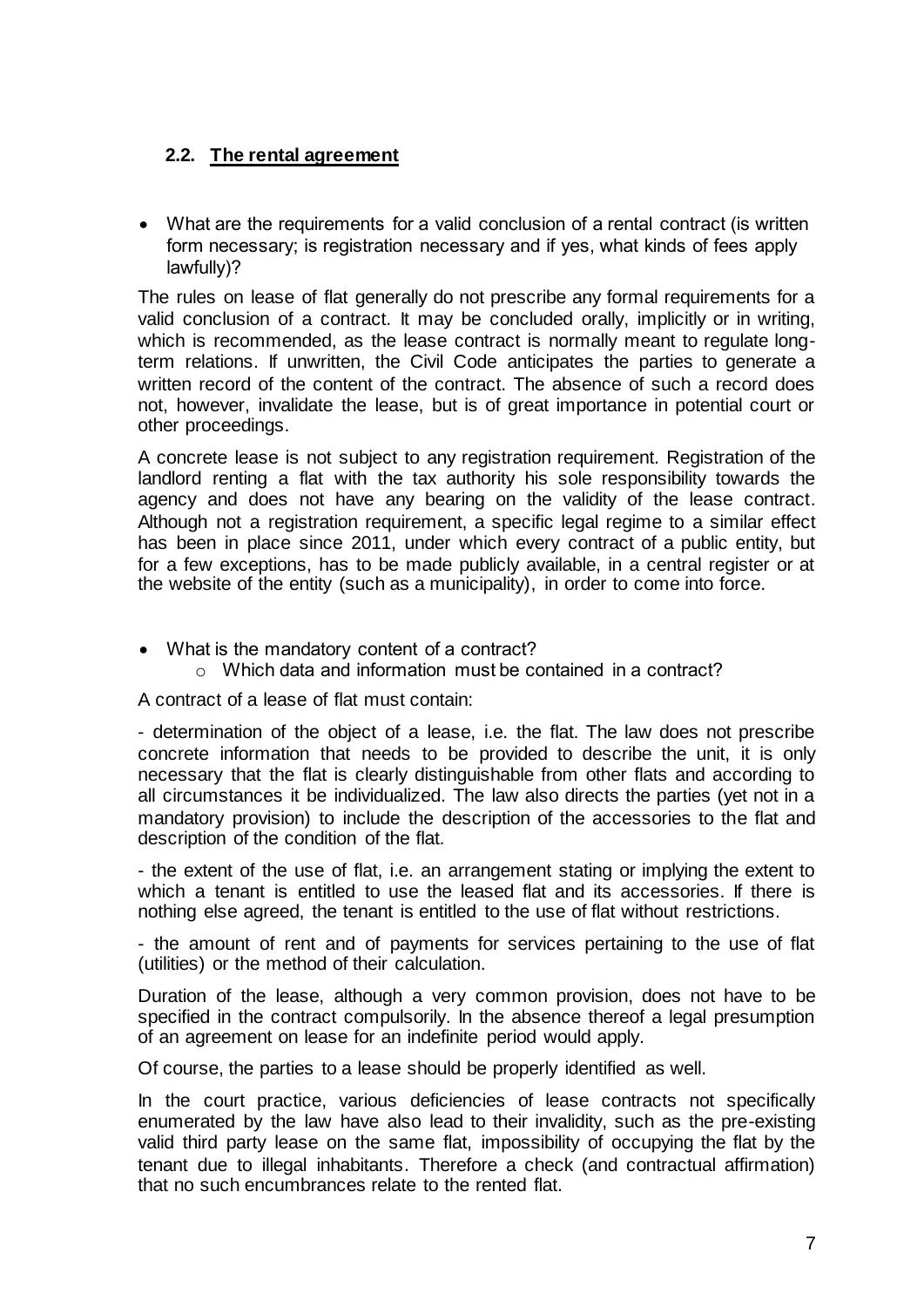o Duration: open-ended vs. time limited contracts (if legal, under what conditions?)

Tenancy contracts can be concluded either for a definite or an indefinite period of time. The law does not prescribe any limitations on reasons for conclusion of a time limited contract and no specific limitation on the agreed duration of one (with the exception of social housing leases).

Under both modifications the tenant of a flat is afforded protection in that the lease cannot be terminated at will by the landlord, whereas the tenant is allowed to do so. The lease would then extinguish upon elapsing of the notice period set forth by law at three months. In addition, limited in time leases of flat always extinguish upon elapsing of the agreed period, and no implied prolongation of the lease applies. Newly concluded open-ended leases of flats are a rarity nowadays, given the level of tenant-protection they afford.

o Which indications regarding the rent payment must be contained in the contract?

A valid contract of lease of flat must contain at least information/data or formula under which a concrete sum of rent and payments for services pertaining to the lease (utilities provided by the landlord) can be specified in the future with no further negotiation necessary (unlike statements as "usual" or "market" rent).

The law gives no constraints for the contractual agreement of the maturity of the rent payment. If absent, the rent is payable on a monthly basis in advance.

In addition, Slovakia bars cash payments above 5,000 Euros between entrepreneurs and payments above 15,000 Euros if effected between nonentrepreneurs. Since the payment limit is calculated as an aggregate of partial payments from a single legal relationship and it affects most of longer-duration leases. Breach of this legal prohibition does not make the lease invalid, yet might be punishable by a fine. Therefore banking transfers are generally recommended as the agreed form of rent payment nowadays.

- Repairs, furnishings, and other usual content of importance to tenant
	- $\circ$  Is it legal for the landlord to shift the costs for certain kinds of repairs (if yes, which?) to the tenant?

The landlord is liable for any repairs that make the leased flat fit for its agreed use (major repairs). In contrast, the tenant is liable for repairs, the necessity of which he himself, or through his co-habitants, incurred. Moreover, subject to the contract, any minor repairs made in the flat that are connected with the use of the flat and the costs associated with routine maintenance shall be borne by the tenant. A separate regulation gives a clear and lengthy list of what is to be deemed a minor repair: the tenant should be liable for a quite wide variety of failures in the household, ranging from changing of padding in the sanitary equipment to glazier's work or change of door-handles. Repairs not included in the specific list are also to be deemed minor and to be provided for by the tenant if the cost of such a single repair does not exceed 6,64 EUR.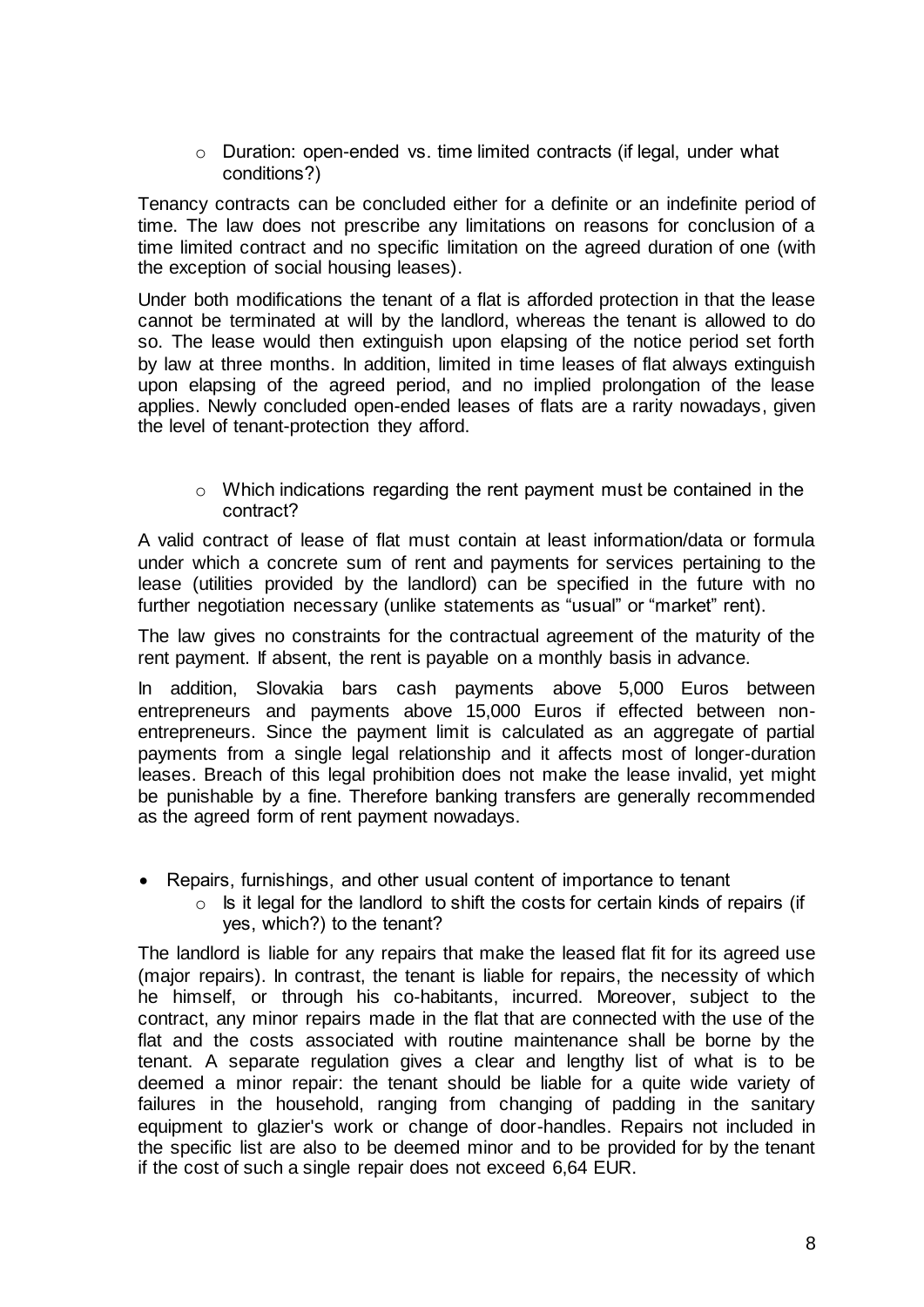The landlord, thus, may not shift the costs for repairs (and the duty to provide for them) to the tenant, but is allowed to assume a broader responsibility for repairs and maintenance than his default ones.

o Is the landlord or the tenant expected to provide furnishings and/or major appliances?

In Slovakia, the landlord is under no duty to provide a furnished flat. Therefore his duties in this regard will be fully contingent upon the contract. The legislation does not contain any specific provisions on habitability of dwellings. The Civil Code determines only that the landlord must hand over the dwelling in a condition fit for the agreed use (housing) and to secure full and undisturbed exercise of the tenant's right connected with the use of flat. The building legal regulation and regulatory measures relating to the dwellings of the lower standard should be also taken into account.

 $\circ$  Is the tenant advised to have an inventory made so as to avoid future liability for losses and deteriorations (especially in the case of a furnished dwelling)?

Since there is no statutory list of required inventory of a rental flat as well as no presumption that certain equipment was in a dwelling and in a particular condition, it is in the interest of both parties to examine the flat at the beginning as well as at the expiry of the lease and state the condition of the flat and its inventory in a mutually agreed written record. In case of further conflict it would be an invaluable source of proof usable in court and extra-court disputes.

o Any other usual contractual clauses of relevance to the tenant

Usual contractual clauses of relevance to the tenant are the following:

- clause on the provision of a security deposit and terms for its repayment;
- clause on the apportionment of operating costs (establishing the extent of "services pertinent to the lease";
- clause on the rent increase;
- clauses on the prohibited uses of the dwelling (usually reflecting the house rules);
- clause on the specifics of the right of the landlord to inspect the dwelling.
- Parties to the contract
	- o Which persons, though not mentioned in the contract, are allowed to move into the apartment together with the tenant (partner, children etc.)?

Only the tenant himself has a direct right to use the flat and services connected therewith. The law, however, anticipates other persons to be living with the tenant, yet does not give a crystal-clear definition of their identity. Specifically, the members of the tenant's household (persons, who live together permanently and together cover costs of their needs) are expressly permitted co-users of the flat,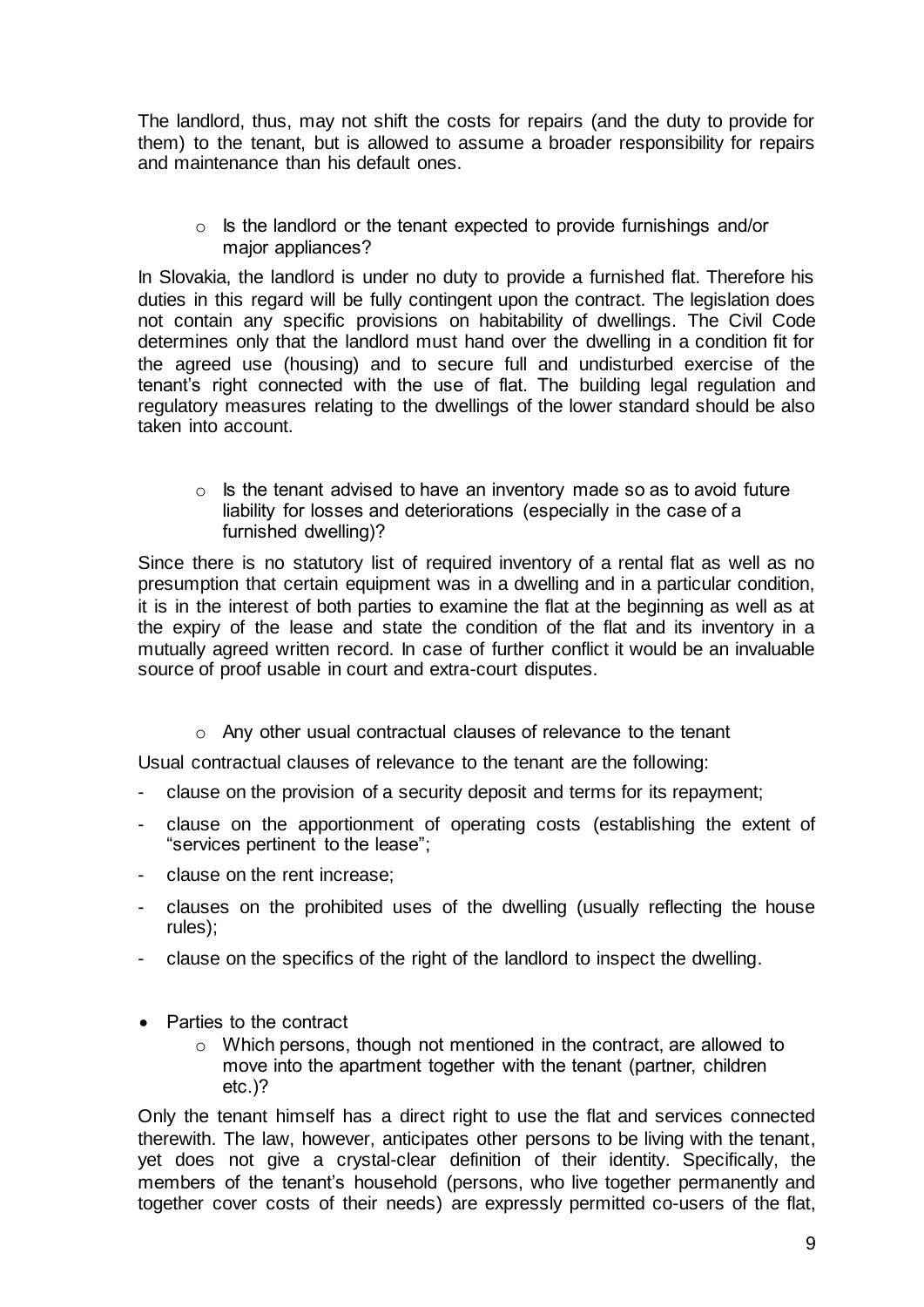notwithstanding their marital status, sex or kind of relationship they enjoy. Usually this would include spouses, children, non-marital partners, relatives or nonrelatives, taking care of the tenant or being in the tenant's care. Agreement with the landlord would be always a key issue with regard to other persons. A person's long term use of the flat along with the tenant would bring about important legal consequences, especially the household member's right to become a tenant of the flat upon the death of the original tenant.

 $\circ$  Is the tenant obligated to occupy the dwelling (i.e. to use as tenant's primary home)?

There is no statutory requirement to actually use the dwelling if it is not specifically stipulated by the parties. The landlord, thus, would not be able to terminate the lease merely on ground of leaving the rented flat unoccupied.

- $\circ$  Is a change of parties legal in the following cases?
	- divorce (and equivalents such as separation of non-married and same sex couples);

The right of use of a flat by divorced partners (co-tenants), generally does not extinguish by mere fact of the divorce. The law anticipates the ex-partners to agree on who will continue the lease of flat as a tenant and who will leave. The agreement of the divorced couple would end the marital co-tenancy. If, however, the divorced partners cannot reach an agreement, either of them may apply for a court decision to terminate the right of co-tenancy and select the future tenant. The judicial practice shows that the remaining tenant would generally be the one who was granted the custody of their children. The spouse's permanent abandonment of the common household would bring about the same consequences as a divorce.

Under Slovak family law, only a bond of a single man and a single woman may enjoy the formal acknowledgement as matrimony. Therefore the separation of non-married and same sex couples, even if living in a common household, does not bring about rights or duties for neither of the parties. The partner, who is a tenant of the flat, would be able to continue the use of the flat without the need to provide replacement housing or other duties towards the co-habiting ex-partner. If, on the other hand, the partners are using the flat as (non-marital) co-tenants, the fact of their separation does not lessen their individual rights of the lease contract and they both would be able to continue the lease.

> • apartments shared among students (in particular: may a student moving out be replaced without permission of the landlord);

If a flat is shared by several subjects, their student or other status does not come into play and copies the situation of co-habiting partners (as co-tenants), with the exception that students usually do not form a common household.

• death of tenant;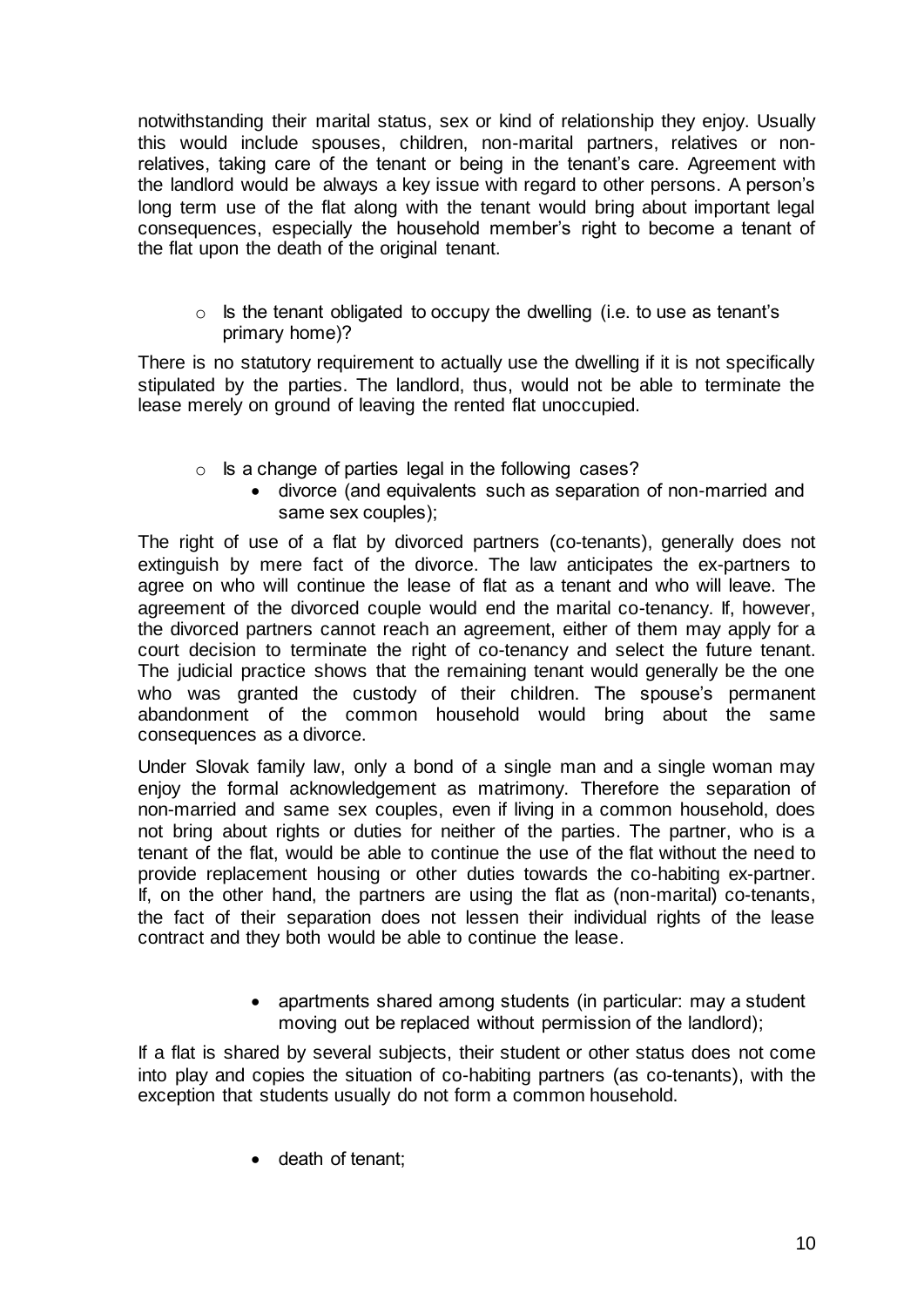Upon death of a tenant the lease is transferred to a different subject by operation of law.

First, death of a tenant cancels the marital co-tenancy and the surviving spouse will become the sole tenant of the flat. Second, the death of one of two or more co-tenants would narrow the number of co-tenants (and proportionately change the internal distribution of rights in the co-tenancy) to the remaining subjects. Third, if a single tenant of a flat dies, the lease would be transferred to other eligible subjects, who would then become co-tenants. It includes: the children, grandchildren, parents, siblings, sons- or daughters-in-law, who lived with the tenant in a common household at the day of his death, provided they do not have their own housing. Moreover, other persons, who had been taking care of a common household of the deceased tenant or if they had been dependent on his alimony, living together for at least three years prior his death without their own housing, would be such transferees as well. The landlord may, within a strict period, apply to the court to determine that the transfer of the lease did not take effect.

• bankruptcy of the landlord;

The official receiver in bankruptcy is generally given a right to terminate contracts of the bankrupt for perpetual or repetitive performance. However, the respective act respects the protected nature of the lease of flat and therefore it can only be terminated by the official receiver pursuant to the general provisions on lease of flat, i.e. termination on notice due to specific grounds.

o Subletting: Under what conditions is subletting allowed? How can an abuse of subletting (when the tenant is offered not an ordinary lease contract but only a sublease contract) be counteracted?

Sublease of a flat (renting a flat by a third party from the tenant) requires a valid underlying lease for its existence. No specific form is prescribed for such an arrangement; however, a valid contract of sublease requires the existence of an express written consent of the landlord. Without such consent, the contract for a sublease of flat would be void and the landlord would be able to unilaterally terminate the underlying lease for gross breach of the tenant's contractual duty . However, the consent of a reluctant landlord may be replaced by a court's decision, provided the tenant himself cannot use the flat for serious reasons for a long time and the landlord does not give serious reasons for his refusal.

Sublease of a flat does not enjoy the level of protection of a comparable tenant under a lease of flat. The duration of the sublease may be limited in time or openended and always extinguishes upon extinguishing of the underlying lease. There is no right of the subtenant for replacement housing upon termination of a sublease of a flat nor a right of the household members of the subtenant for a transfer of the sub-tenancy on them upon the sub-tenant's death.

In order to counteract subletting, if the secondary landlord (tenant) refuses to offer an ordinary lease, the sub-tenant would (only subsequently) have to resort to court proceedings in order to prove that the contract – in combination with the underlying lease – was a wilful avoidance of the respective rules and the "true intent" of the parties – to conclude a direct lease should be attested.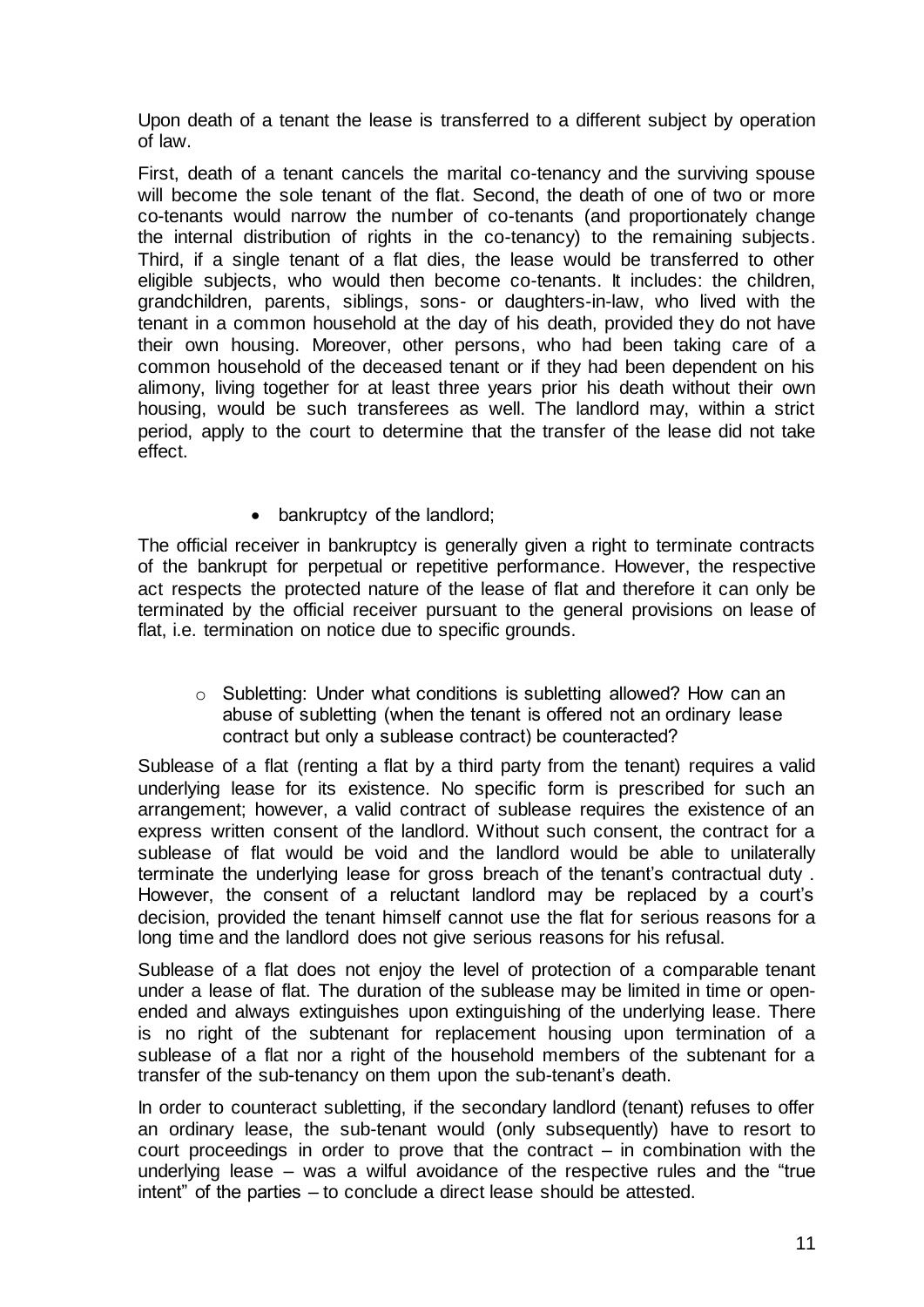$\circ$  Does the contract bind the new owner in the case of sale of the premises?

Change of landlord does not affect the position of the tenant. After the transfer (or transition) of ownership the new owner acquires the legal standing of a landlord by operation of law, with no detriment to the rights and duties of the tenant ensuing from the original lease.

- Costs and Utility Charges
	- o What is the relevant legal regulation of utilities (i.e. the supply of water, heating and electricity)? Must the landlord or the tenant conclude the contracts for provision of utilities?

As far as "pertinent utilities" in blocks of flats are concerned, the contract of supply (heat, water, sewerage) is concluded between the managing entity of the block of flats and the operator of the facility. The concrete payments are collected by this entity from the user of the flat as advance payments and subsequently balanced according to the actual (or computed) use of the service in question. Thus, neither the landlord, nor the tenant conclude a contract to this end by themselves.

On the other hand, the power (electricity, gas) supply is based on a contractual relationship of the user (consumer) and the distributor. The person in a contractual relationship with the distributor is then responsible for payments of deliveries. It is open to the agreement of the landlord and the tenant, who will this contracting party be.

o Which utilities may be charged from the tenant by the landlord? What is the standard practice?

The contract of lease governs the extent of utilities that will be charged from the tenant by the landlord (and then reconciled with the supplier/manager etc.) or by other entity (supplier – as may be the case with electricity or gas supply; house managing entity – as may be the case with the services pertinent to the lease of flat). The tenant may always be charged for the "pertinent utilities", as these are generally considered a prerequisite for habitability of the premises and ensuring its provision is the landlord's utmost duty.

In lease-of-flat agreements for rather short duration the landlords tend to remain the sole contractual partner of the third-party suppliers of not only the "pertinent utilities" but also the power supply, and on some occasions also the TV or other additional service. In case of long-term leases, on the other hand, the standing practice is that the tenants conclude a separate power supply agreement and are charged directly by the electricity or gas supplier, whereas the "pertinent utilities" are charged by the landlord.

o Is the tenant responsible for taxes levied by local municipalities for the provision of public services (e.g. for waste collection or road repair)?

Payments of local taxes are the responsibility of the landlord (owner). Local fee for the waste collection would be generally collected by the managing entity of the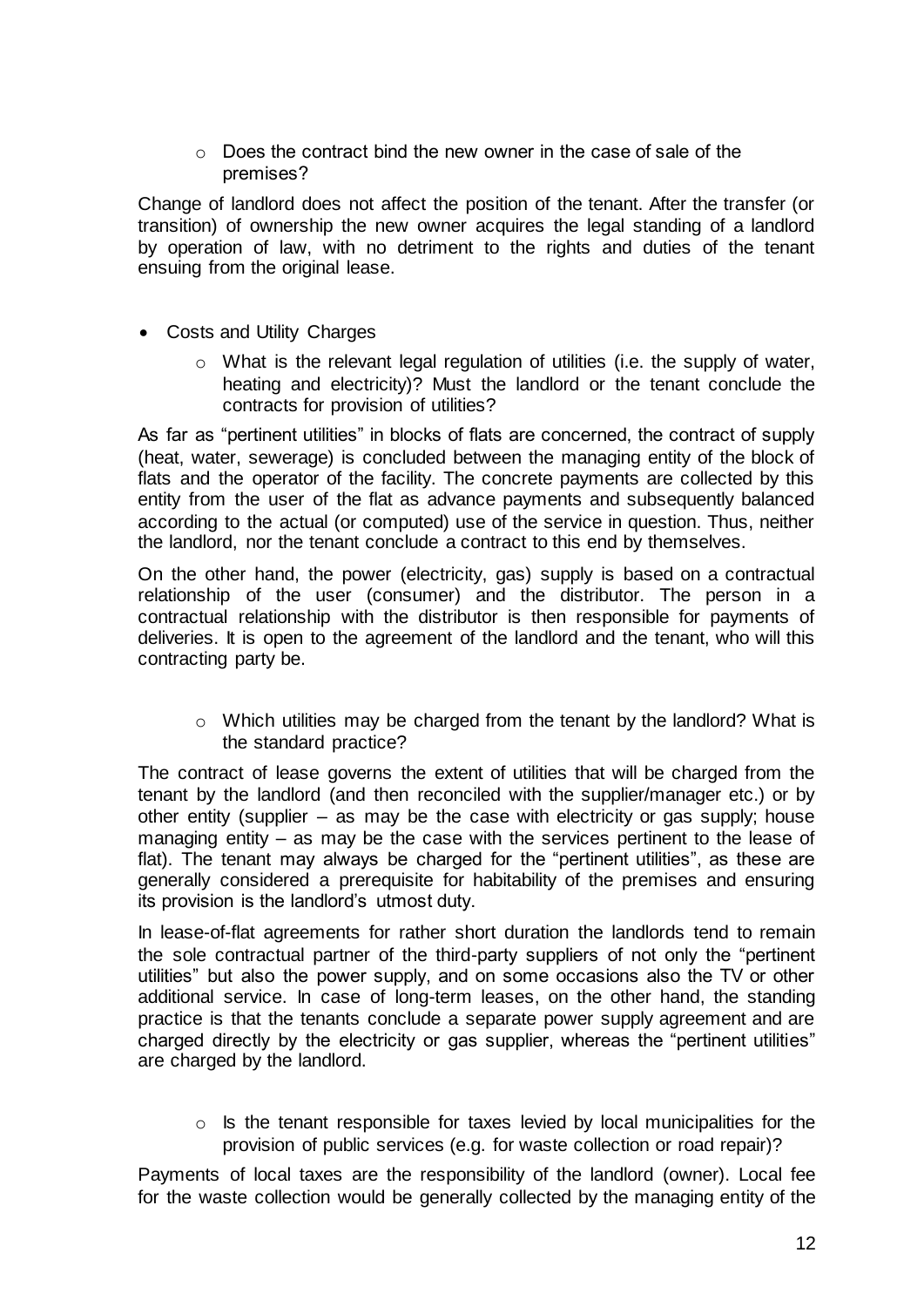block of flats from its user (or through landlord) and counts among the "pertinent utilities". If the tenant is in a distribution contract relationship with the electricity supplier, he would also be obligated to pay a fee for the public service provided by the national radio and television broadcasting entity.

o Is it lawful to shift condominium costs, and if yes, which ones, onto the tenant (e.g. housekeeping costs)?

There is no legal obstacle for charging those costs from the tenant. However, the landlord (the owner of the flat) will be still responsible for settlement thereof in relation to the managing entity.

- Deposits and additional guarantees
	- o What is the usual and lawful amount of a deposit?

With lacking regulation of this matter in private contractual relationships, only the standard of good morals confines the admissible from extensive amounts of agreed deposits. However, the contractual practice tends to require the tenant to pay a deposit in the amount of six, three or one month's rent, the latter being the most usual. In social housing rentals, on the other hand, the respective acts ban agreements on deposits over the amount of six months' rent.

o How does the landlord have to manage the deposit (e.g. special account; interests owed to the tenant)?

The contract completely governs the regime of management of the money in the landlord's deposit in private rental relations. Unless otherwise agreed, the landlord does not owe interest on the money in escrow. In social housing rentals, a separate banking account for deposits is required to be used by the landlord.

o Are additional guarantees or a personal guarantor usual and lawful?

In tenancy relations personal guarantees are not usual, but would be still lawful if employed by the parties.

o What kinds of expenses are covered by the guarantee/ the guarantor?

Although a rarity in Slovak rental environment, if agreed, the guarantor's responsibility would copy (or if agreed otherwise be lesser than) the tenant's debt. The guarantor's debt would only be subsidiary and his obligation to pay would arise only if the debtor was requested for payment in writing.

#### <span id="page-13-0"></span>**3. During the tenancy**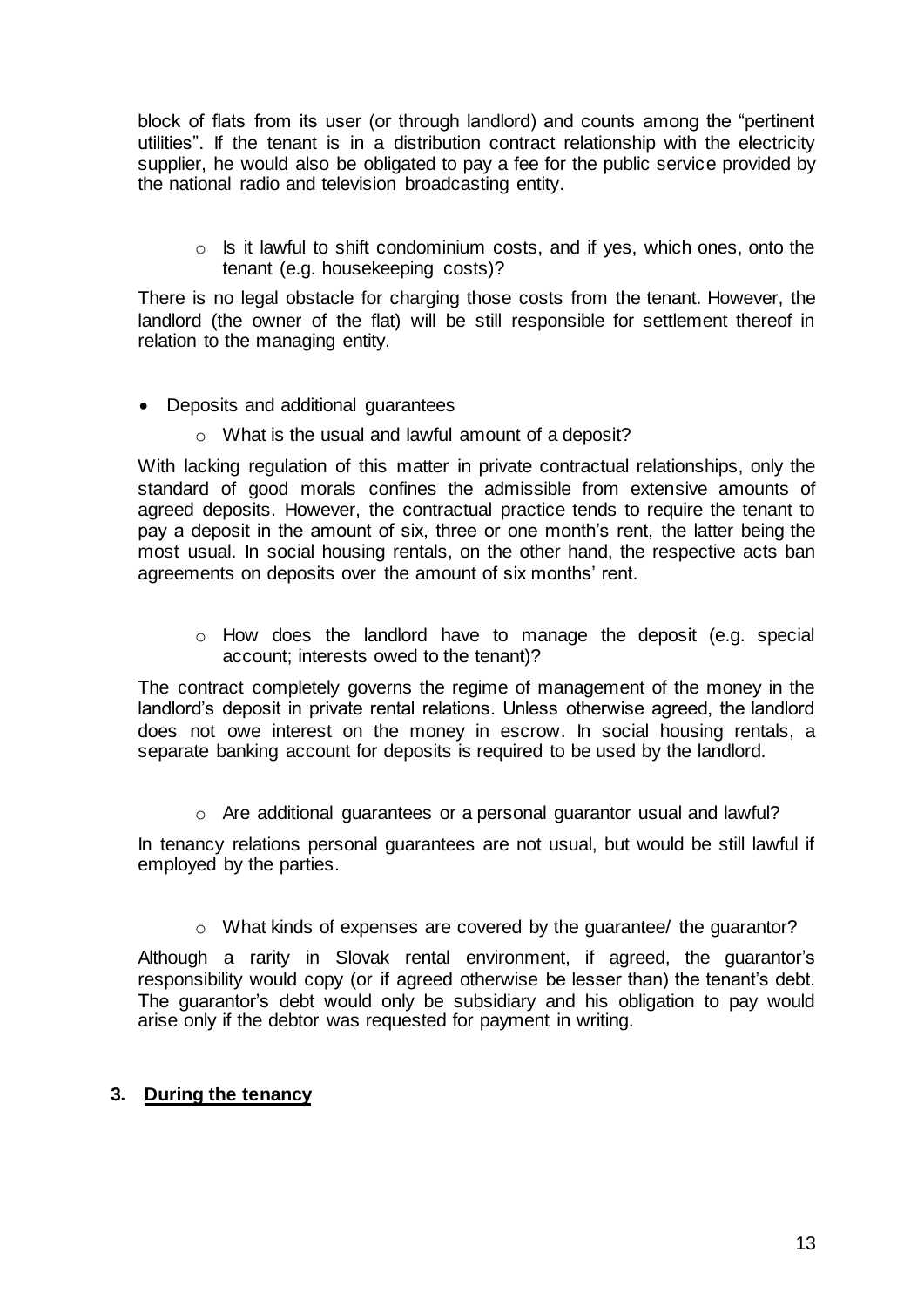# <span id="page-14-0"></span>**3.1. Tenant's rights**

- Defects and disturbances
	- o Which defects and disturbances are legally relevant (e.g. mould and humidity in the dwelling; exposure to noise e.g. from a building site in front of the dwelling; noisy neighbours; occupation by third parties)?

The landlord is obliged to deliver a flat in a condition fit for the proper use and to secure full and undisturbed exercise of the tenant's right connected with the use of the flat.

A flat is fit for use if the immediate costs are not required for its use, i.e. flat is not in the state of disrepair and it is in habitable condition, i.e. it fulfils the technical and hygienic requirements for housing. All services have to be duly performed (heating, running water, heated water in the bathroom).

o What are the tenant's remedies against the landlord and/or third parties in such situations (e.g. unilateral rent reduction vs. rent reduction to be allowed by court; damages; "right to cure" = the landlord's right to repair the defect; the tenant first repairs the defect and then claims the costs from the landlord)

If the landlord is in default with handover of the flat even within an additional reasonable period, the tenant may *withdraw* from the contract.

If the rooms that were leased for inhabitation or accommodation of people are harmful to health, tenant shall have a right to withdraw from contract even if he was aware of this fact upon the conclusion of the contract. The right of withdrawal from the agreement may not be waived in advance.

The tenant shall have the right to an adequate *reduction of the rent* if the landlord fails to rectify the defect in the flat or in the block of flats that impairs its use considerably or for an extended period of time even though the tenant has notified the landlord of such a defect. The tenant shall also have the right to a reasonable reduction in the rent if performance associated with the use of the flat was not provided or was provided defectively and if the use of the flat became impaired as a consequence thereof.

The tenant has also the right to an adequate *reduction of payments for the services* pertinent to the use of the flat if the landlord fails to provide such performance duly and timely.

The right for reduction in rent or payments for performances associated with the use of flat shall be exercised at the landlord without undue delay. The right shall expire if it is not exercised within six months of the rectification of the defects.

- Repairs of the dwelling
	- o Which kinds of repairs is the landlord obliged to carry out?

Any minor repairs made in the flat that are connected with the use of the flat and the costs associated with routine maintenance shall be borne by the tenant. The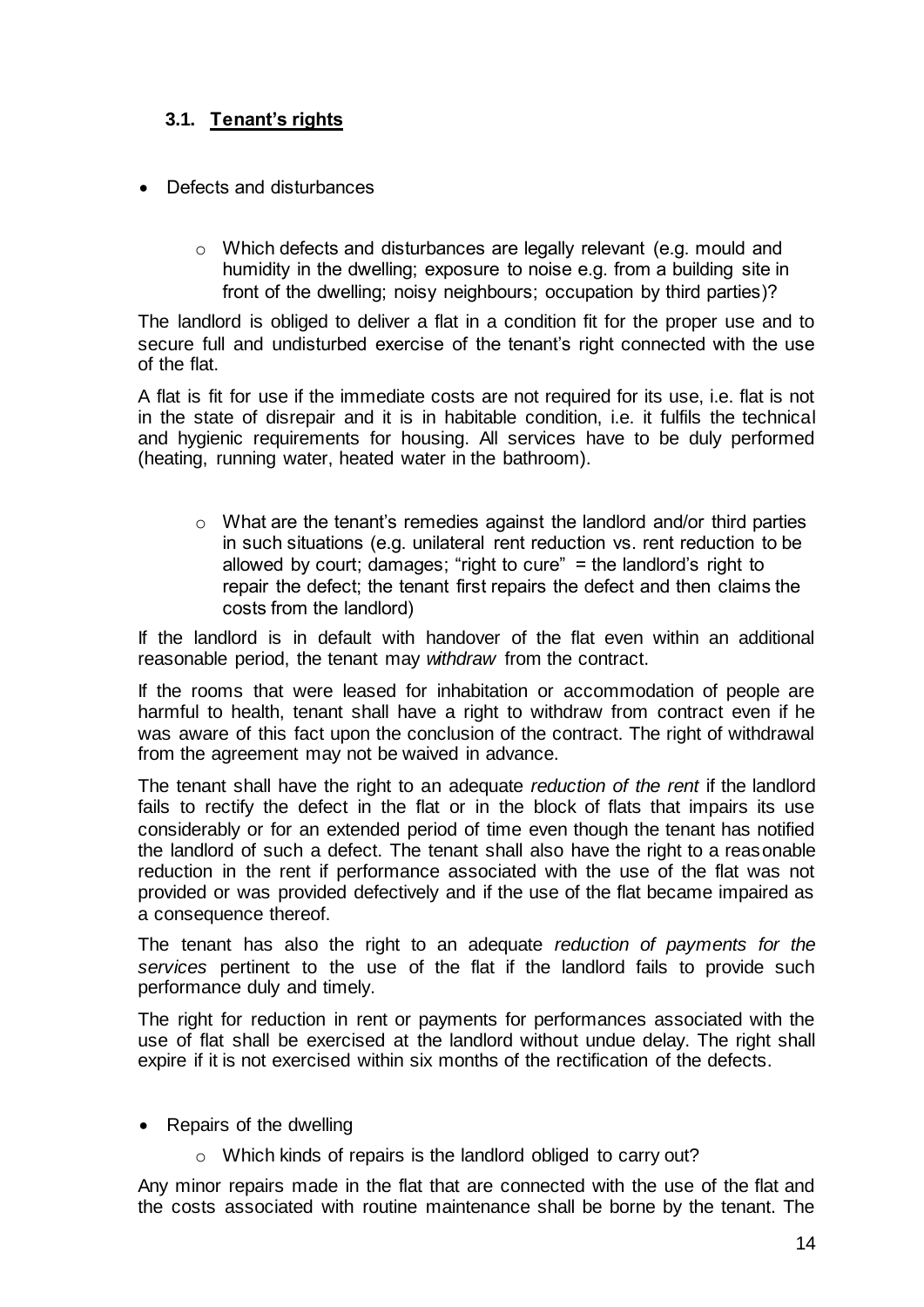definition of minor repairs and of costs associated with routine maintenance are provided for in an implementing regulation. If the tenant does not fulfil his obligation to implement minor repairs and a routine maintenance of the flat, the landlord may ask him to do so. If the tenant fails to perform these obligations, the landlord may execute these repairs at his own expense and demand the reimbursement thereof from the tenant.

o Does a tenant have the right to make repairs at his own expense and then deduct the repair costs from the rent payment?

The tenant is obliged to notify the landlord without undue delay of any need to make repairs in the flat that are to be performed by the landlord and to allow their execution. If the landlord fails to notify or to provide any due assistance to execute such repairs by the landlord (e.g. not allowing him to enter the flat), he will be liable for any incurred damage. If the landlord does not fulfil his obligation to remove any defects that hinder the proper use of the flat or that endanger the exercise of the tenant's right, the tenant shall have the right to remove such defects to the extent necessary upon prior notification of the landlord and to demand that the landlord reimburse him for any expenses reasonably incurred. The right to such reimbursement shall be applied for at the landlord without undue delay. The right shall expire if it is not exercised within six months of the rectification of the defects.

- Alterations of the dwelling
	- o Is the tenant allowed to make other changes to the dwelling?

The tenant shall not, even at his own expense, undertake any construction work or any other material changes to the flat without landlord's consent. The tenant is only entitled to make changes to the property with landlord's consent. The tenant may only demand reimbursement of any costs associated with the works pursued if the landlord had assumed the obligation to reimburse those. Unless the agreement stipulates otherwise, the tenant is only entitled to demand reimbursement of the costs after the termination of the lease and after deduction of the depreciation caused by the changes made, which occurred in the meantime due to use of the property. If the landlord granted his consent to the changes but did not undertake to reimburse the costs, after the termination of the lease the tenant may demand consideration for the increase in the value of the property.

> • In particular, adaptations for disability (e.g. building an elevator, ensuring access for wheelchairs etc.)

Whether the tenant is allowed to make changes to accommodate his/her handicap (e.g. building an elevator; ensuring access for wheelchairs etc); it is generally the question of his/ her agreement with the landlord. A separate law presupposes the existence of flats for special purposes, among them also flats that by its construction, disposition, situation, facilities and the manner of use are intended for specified classes of persons (disabled persons, diplomats, persons in public offices, etc). Similar functions have flats in buildings for special purposes.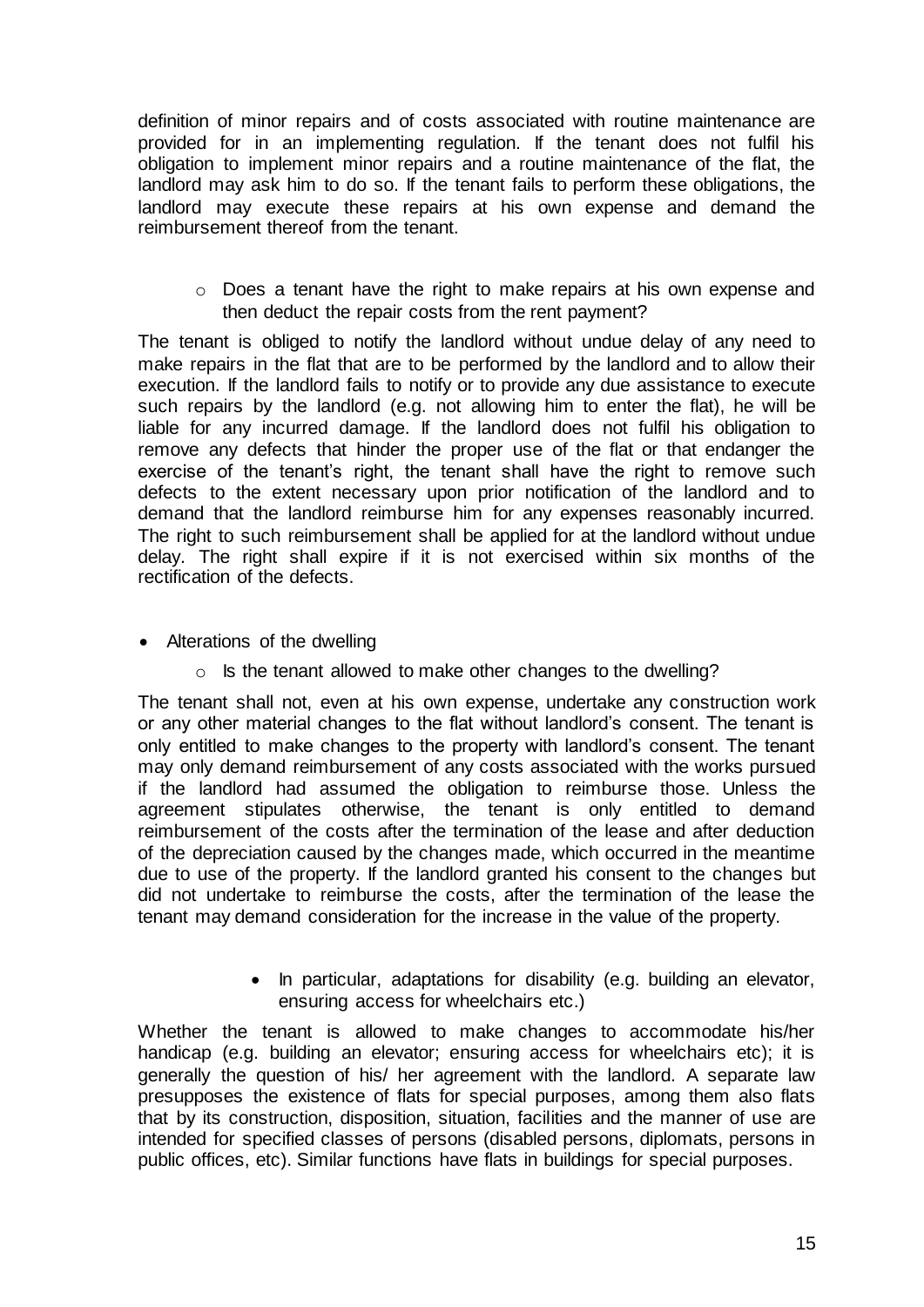• Affixing antennas and dishes

The owner of the block of flats or owner of the flat is obliged to enable the users of flats (i.e. also tenants) to receive the television signals provided that in that area broadcast signals are transmitted, he also has to enable the establishment of the internal telecommunication distribution, endpoint included. In the case of dispute, the Building Office decides about the scope of this obligation.

Repainting and drilling the walls (to hang pictures etc.)

Although the statutes do not give an exhaustive list – they require the tenant to cover the costs of "routine maintenance works" usually associated with longer use of premises, from which follows the general acceptation that the tenant should be allowed to perform these. The notion encompasses costs for works that are usually carried out during prolonged use, such as wall decoration, impregnation of a stone-wood flooring, parquet creaming, maintenance of wooden wall panelling, built-in furniture repair (repair and replacement of locks and coatings), but drilling the walls for routine household purposes would count among them too.

- Uses of the dwelling
	- o Are the following uses allowed or prohibited?

The rules for "living" in the block of flats are usually regulated by the Housing Orders enacted by the owners in the block of flats or by its manager and these rules provide precise stipulation of the way in which the flat and the common premises should be used. Frequently they stipulate the restriction of a noise in the night, smoking on balconies, keeping animals. The most important principle however stems from the provisions of CC on neighbours and it is based on the reciprocity and reasonableness. Hence,

• keeping domestic animals

would be generally allowed, if locally usual extent of noise/smell etc. connected therewith is observed, and unless the house order or the tenancy contract states otherwise.

• producing smells

The notion of locally usual extent of disturbance of the neighbours is the limiting standard in producing smells as well as other emissions.

• receiving guests over night

Receiving guests is usually not a problematic issue provided that they also respect the rules relevant for other users (owners, tenants and other persons living in their common household).

• fixing pamphlets outside

Fixing pamphlets outside may not conflict with Housing Order and the relevant rules of municipalities.

• small-scale commercial activity

Small-scale commercial activities are generally admissible if approved by the landlord. Using a dwelling as a registered seat of an entrepreneur, for the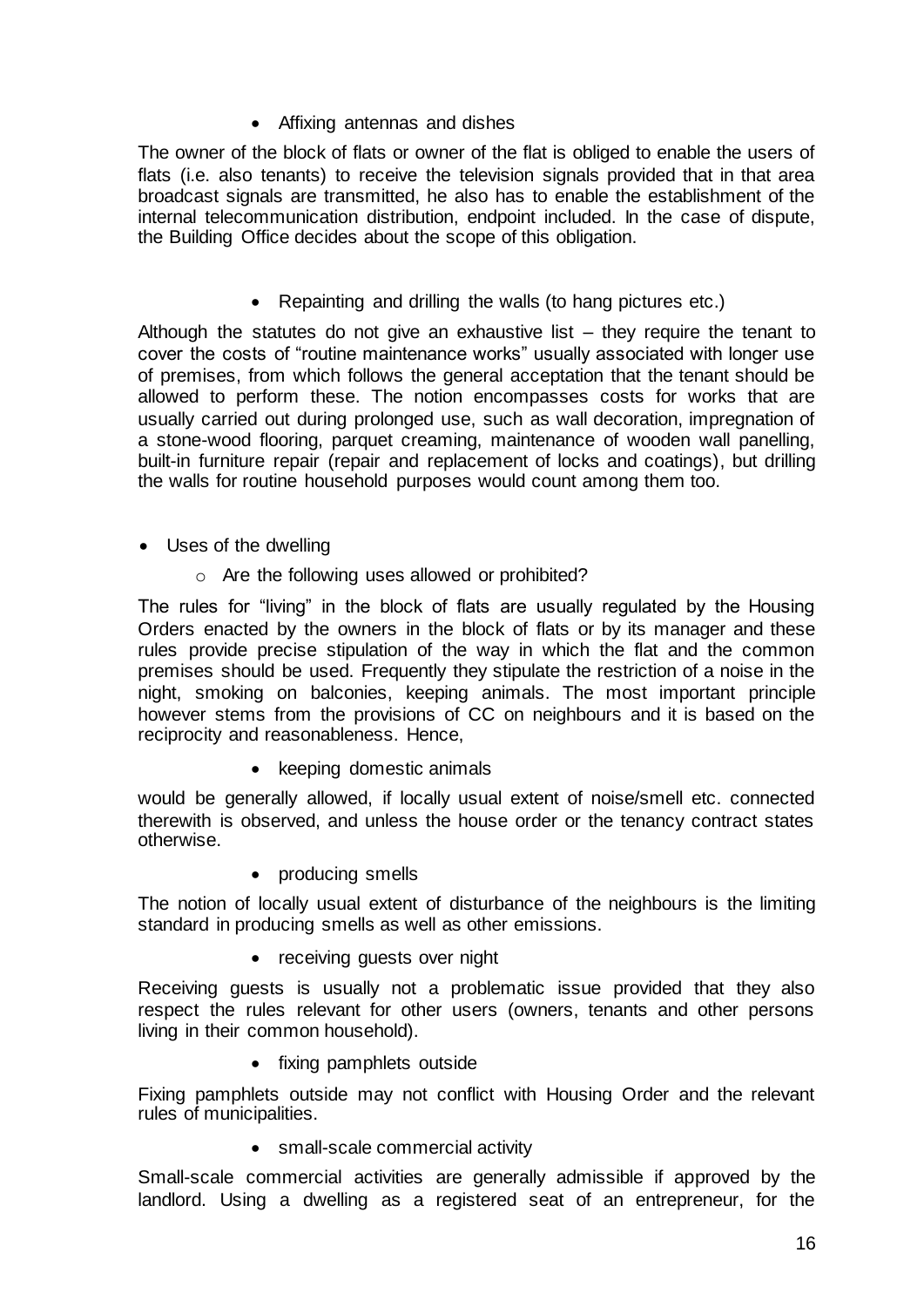purposes of correspondence does not amount to disallowed use of flat for business as a ground for termination of the lease.

#### **3.2. Landlord's rights**

<span id="page-17-0"></span>• Is there any form of rent control (restrictions of the rent a landlord may charge)?

Rent control is only applied in social housing and other non-commercial rentals of public landlords.

- Rent and the implementation of rent increases
	- o When is a rent increase legal? In particular:
		- Are there restrictions on how many times the rent may be increased in a certain period?

The unilateral rent increase is possible and allowed only in cases where the landlord and the tenant agree on such a procedure in their tenancy contract. Otherwise the rent increase has to be subsequently mutually agreed.

Moreover, rent-increase clauses in consumer contracts are a dubious, yet in commercial practice usual issue. We have to observe that contractual conditions regulated by a consumer contract (the landlord is an entrepreneur) may not depart from the provisions of the Civil Code to the detriment of the consumer. In particular, the consumer may not waive his rights granted by the code in advance, or otherwise impair his position under contract. On the basis of this rule, we assume, that agreement in a consumer lease contract that the landlord may unilaterally increase the rent will probably be invalid.

Since there is no regulation on rent-increase clauses, there is also no limit on the frequency of realizing of this right. The standard of good morals would be the key limit.

> • Is there a possible cap or ceiling (fixed by statute or jurisprudence) which determines the maximum rent that may be charged lawfully?

Outside the rare situations with temporary tenancies of tenants in houses restituted to their historical owners, there is no framework regulation on rentincreases and ceilings thereof. Again, the standard of good morals would be the key limit and mandatory provisions on consumer contracts would prevent such measures in the first place.

o What is the procedure to be followed for rent increases? To what extent can the tenant object to a rent increase?

If a rent increase was stipulated in the contract and the tenant assumes that the clause is invalid or the implementing act of the landlord following the clause is incorrect or invalid, the tenant may disregard such provisions. However, he would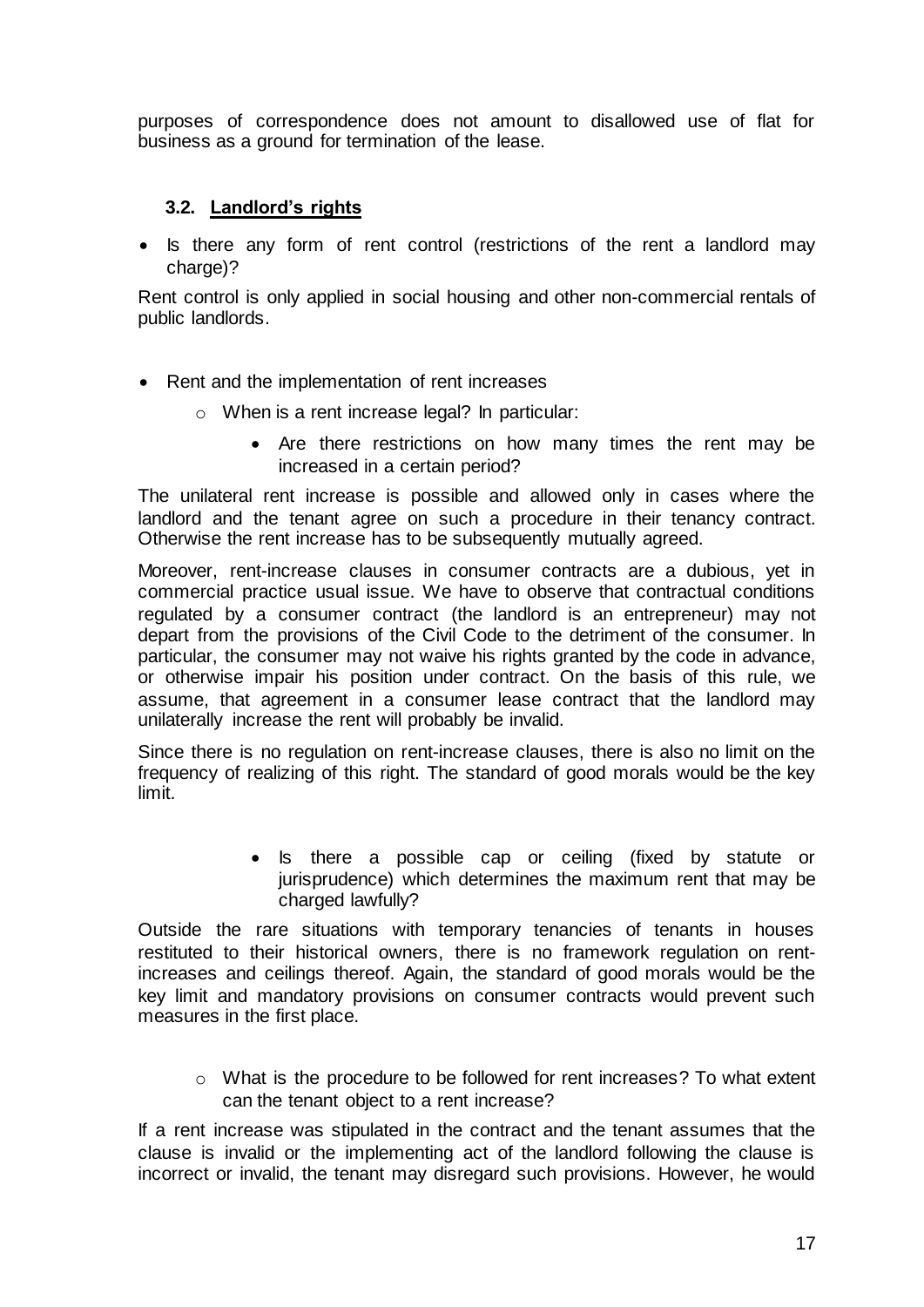risk substantial loss, if his assertions would prove wrong in the later proceedings initiated by the landlord (suing for payment of new rent).

- Entering the premises and related issues
	- o Under what conditions may the landlord enter the premises?

The landlord is entitled to demand access to the property in order to verify that the tenant is using the property in a proper manner. If the agreement between the landlord and the tenant is not reached, the court decides about the manner, frequency and the scope of control.

 $\circ$  Is the landlord allowed to keep a set of keys to the rented apartment?

The question whether the landlord is allowed to keep a set of keys to the rented flat fully depends on the agreement of parties to the contract. Some landlords reserve this right in order to be able prevent the immediate damages threatening the flat or the block of flats in time when the tenant is not present. Entering the dwelling must be considered an extraordinary measure and the tenant has to be notified immediately thereof. To prevent misuse of the keys in other situations than in an urgent need, some contracts stipulate that the landlord has the set of the keys at disposal in the envelope sealed by the tenant.

o Can the landlord legally lock a tenant out of the rented premises, e.g. for not paying rent?

The landlord is not allowed to lock a tenant out of the leased premises, in all relevant cases of breach of tenant´s duties, the landlord has to proceed lawfully, self-help is not tolerated and allowed.

o Can the landlord legally take or seize a tenant's personal property in the rented dwelling, in particular in the case of rent arrears?

If the tenant is moving out of the leased property or the chattels are being removed, although the rent is still unsettled or otherwise secured, the landlord may retain the chattels at his own risk (*statutory retention lien*). He is, however, obliged to apply for drawing up of an official record of the retained assets by a court official within eight days or he would be required to return the property.

## <span id="page-18-0"></span>**4. Ending the tenancy**

## <span id="page-18-1"></span>**4.1. Termination by the tenant**

 Open ended contract (if existing): under what conditions and in what form may the tenant terminate the tenancy?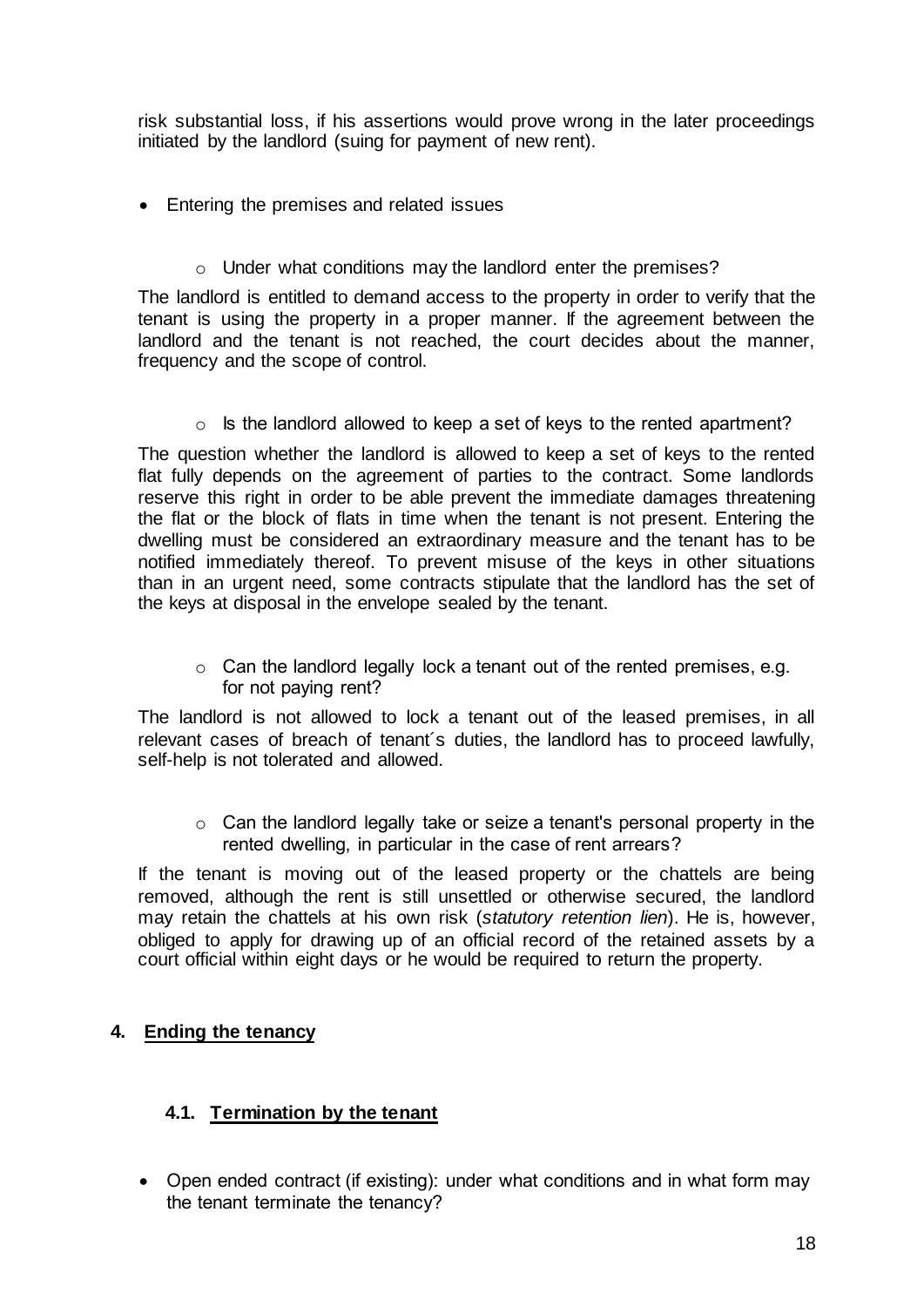Lease of a flat for indefinite period may be terminated by a written notice of the tenant. No special grounds are required. The lease ceases to exist upon the elapse of notice period of three months. The period of notice shall commence on the first day of the month following the month in which the landlord received the notice.

 Under what circumstances may a tenant terminate a tenancy before the end of the rental term (e.g. unbearable neighbours; bad state of dwelling; moving for professional reasons)?

As already mentioned, if the rooms that were leased for inhabitation or accommodation of people are harmful to health, tenant shall have a right to withdraw from contract even if he was aware of this fact upon the conclusion of the contract.

Moving for professional reasons does not constitute the grounds for termination by notice, only if parties stipulated such possibility of termination in tenancy contract. Otherwise the sole solution will be mutual agreement of the landlord and the tenant (it is still a debated issue whether the tenant may terminate a fix term lease in the same manner as the open-ended one).

 May the tenant leave before the end of the rental term if he or she finds a suitable replacement tenant?

This issue is not regulated in any way and would thus depend only on agreement of parties – either in advance in their tenancy contract or later as such situation may occur.

## <span id="page-19-0"></span>**4.2. Termination by the landlord**

• Open ended contract (if existing): under what conditions and in what form may the landlord terminate the tenancy (= eviction) (e.g. the landlord needs the house for himself or wants to renovate and use it differently in the future)?

The landlord may terminate the tenancy by a written notice, provided there is a reason to terminate as set forth by the Civil Code (see below). **Notice period** is *three months* and it commences on the first day of month following the delivery of notice. The landlord may provide for a notice period longer than three months. The CC also stipulates a longer notice period if the reason for termination was default on tenant's part in payment of rent and the tenant gives proof of his impoverishment (that he is without means of subsistence). In such a case the notice period will by prolonged by a *protection period of six months*.

The notice should be duly delivered. As far as joint lease of spouses is concerned, the notice has to be given and delivered to each of the spouses.

As far as **reasons for termination** are concerned, the landlord may terminate the lease of a flat if:

a) the landlord needs the flat for himself, his spouse, children, grandchildren, son in law or daughter in law, parents or siblings;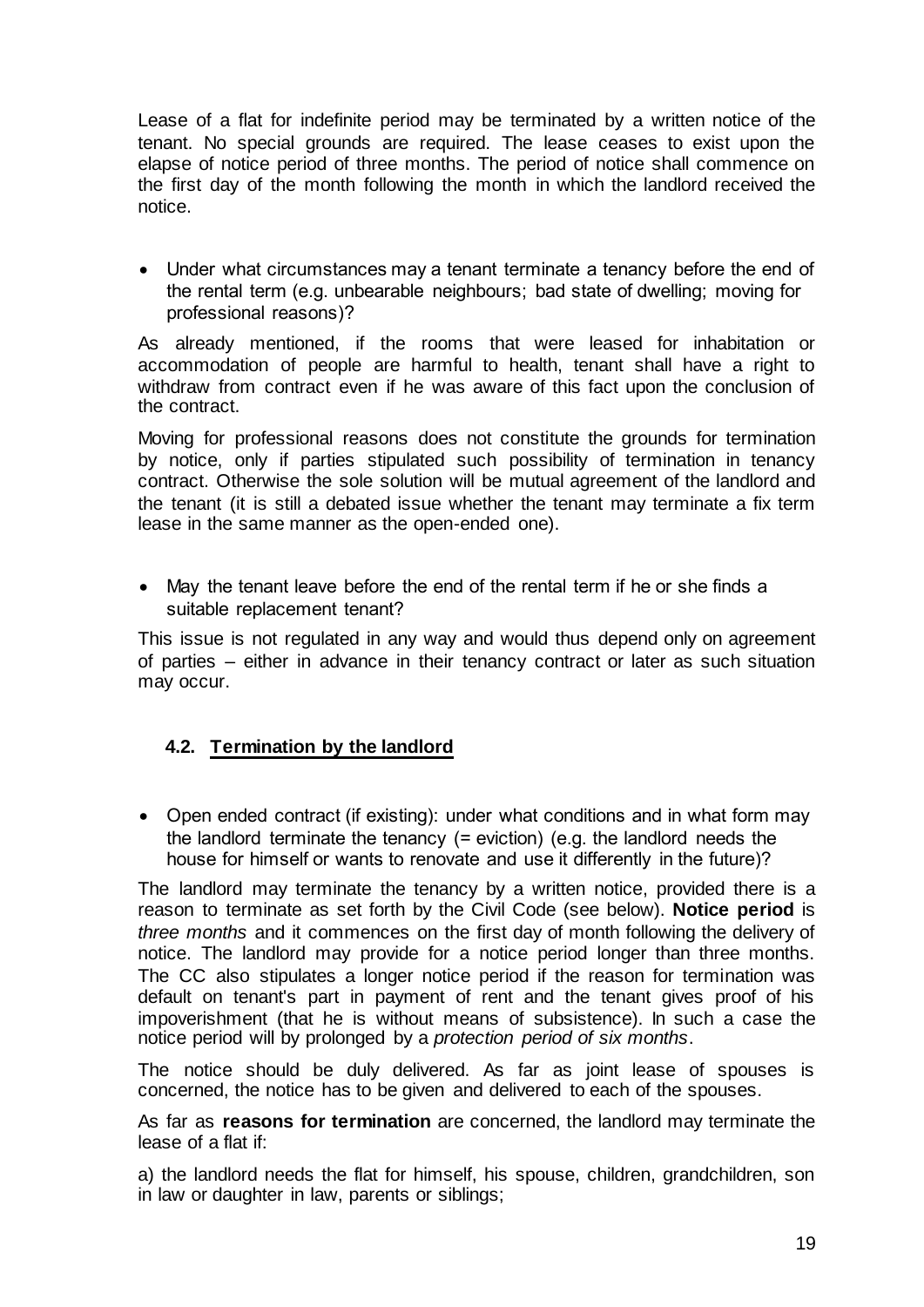b) the tenant ceased to perform work underlying the lease of a service flat;

c) the tenant or a member of his household severely damages the leased flat, its appurtenances, common areas or common facilities in the block of flats, or constantly disturbs the peaceful dwelling of other tenants or flat owners, endangers safety, or violates good morals in the block of flats;

d) the tenant grossly violates his obligations arising from the lease of a flat, in particular by a failure to pay a rent or a payment for performances provided with the use of flat for more than three months, or by subletting the flat or a part thereof to a third party without a written consent of a landlord;

e) with public interest in view, it is necessary to dispose of a flat or the block of flats in a manner that makes use of the flat impossible, or if the flat or the block of flats require such repairs that it is impossible to use the flat or the block of flats while they are being undertaken for at least six months;

f) the tenant ceased to meet the conditions for the use of a special purpose flat or conditions for the use of a flat arising from a special-purpose building;

g) the tenant uses the flat for other purposes than housing without the consent of the landlord. If the tenant uses the flat, besides housing, also for business purposes, it is highly disputable whether this conduct constitutes a reason for termination. The court shall decide whether tenant´s housing need is so urgent that he needs the flat as a dwelling or not. Registering the flat as the entrepreneur's seat does not amount to the grounds for termination.

The reason for notice shall be factually defined in the notice to avoid any possible confusion with any other grounds, otherwise the notice is invalid. The reason for the notice may not be additionally changed. Notice for reasons stated in b), e) and f) shall be invalid if the landlord failed to attach a document proving the reason for termination to the notice. Apart from this the notice also has to identify the flat and it has to be duly delivered to the tenant.

o Must the landlord resort to court?

The landlord's notice of termination is not subject to compulsory court review nowadays. On the contrary; the procedural initiative was shifted to the tenant.

 $\circ$  Are there any defences available for the tenant against an eviction?

The tenant may claim the invalidity of the notice before the court within three months from the delivery of the notice. The notice shall become effective on the day of the coming into effect of the court´s judgement dismissing the petition to determine invalidity of the termination of lease.

The petition of the tenant to determine the invalidity of notice may be based on the following reasons:

a) the notice as the unilateral juridical act of the landlord does not exist,

b) the reason for termination given by the notice does not conform to legal or factual issues presupposed by the provisions of the Civil Code on the termination by notice,

c) the landlord has not duly delivered the notice to the tenant.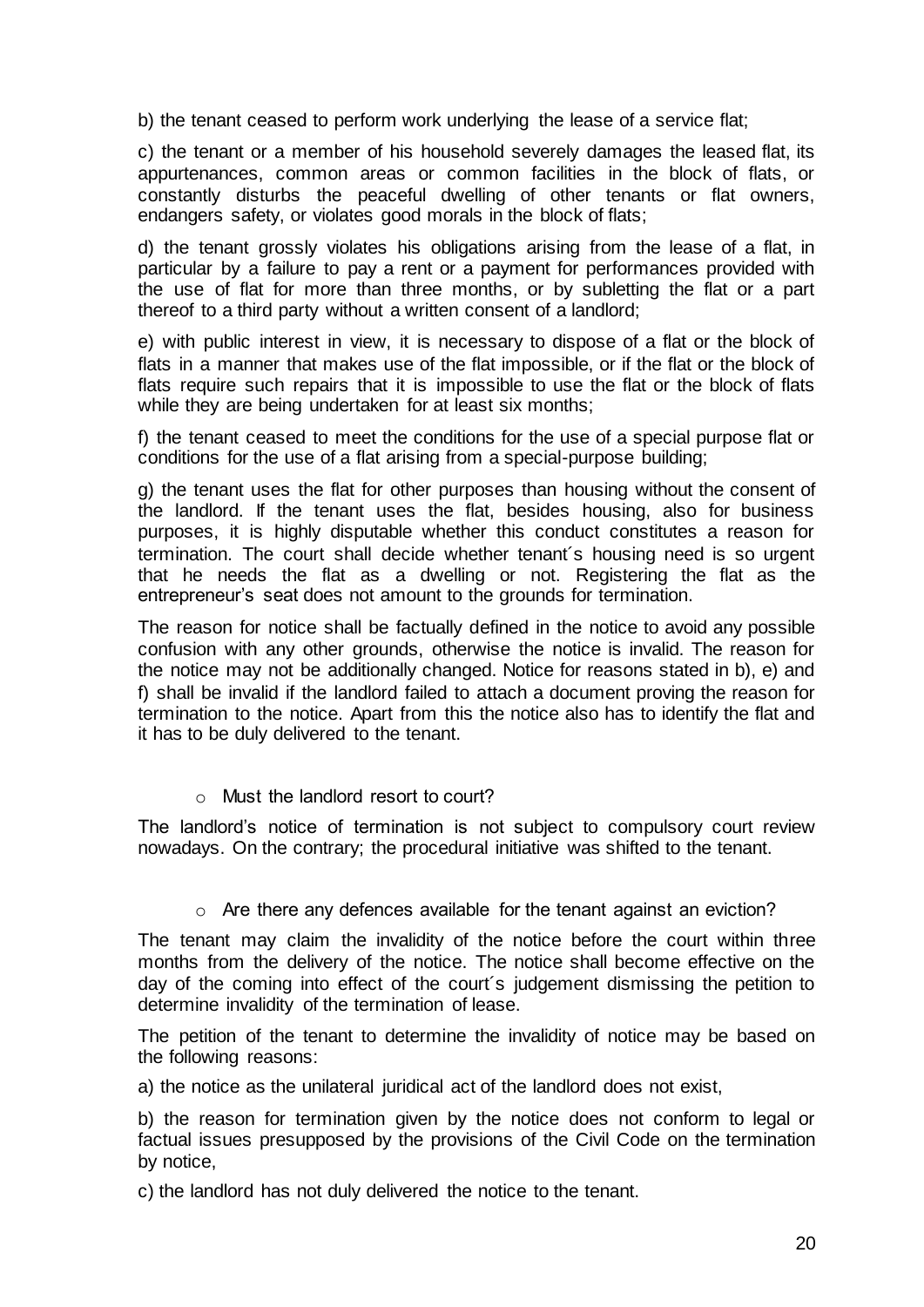In addition, the reason for termination of the lease of flat has an important role in determination whether the tenant after termination of the lease has a right to any replacement housing or if he is obliged to move out without any form of replacement. Apart from reasons for termination, the social status of the former tenant and the members of his household would be considered.

 Under what circumstances may the landlord terminate a tenancy before the end of the rental term?

In the open-ended contracts the landlord may terminate the lease of a flat only if one of the enumerated grounds in the Civil Code has occurred. It remains disputable, whether the same regulation applies also to leases with definite rental term. The answer tends to be positive and the same regulation will be applied for termination by landlord´s notice in fixed term leases.

o Are there any defences available for the tenant in that case?

The legal standing of the tenant does not change in those situations and the catalogue of defences of an open-ended lease tenant would be appropriately applied, with the exception that all prolongations and terms would extinguish upon the expiry of the agreed lease term.

• What happens if the tenant does not leave after the regular end of the tenancy or does not hand in (all) the keys of the dwelling?

Under Slovak law, removing of a tenant as a self-help remedy is generally not applicable and doing so would incur administrative or criminal prosecution for the wrongdoer, along with possible damages claim of the evicted tenant. Hence, in virtually all eviction cases an execution title would be required and only an executor within executionary proceedings would be entitled to pursue the removal.

The execution title for eviction usually would be a court order, which is sometimes in practice replaced by a notary's record of the tenant's acquiescence with the forthcoming eviction (which seems to be illegal practice, but happens from time to time).

Eviction proceedings have procedural peculiarities, which include the necessity of the court to determine whether the evicted tenant meets statutory requirements for replacement housing and if so, of which category, all of which is based mostly on substantive legal merit and only partly on social need. The court may also consider not to afford the eviction order if it would without a rightful reason contradict to the moral standards as may occur to it case-by-case.

The eviction order is implemented via execution proceedings, by the executor. The proceedings may be instigated after replacement housing has been provided, in case where the tenant is entitled, or immediately, if no right to replacement housing has been established. Depending on the facts, the replacement housing would have to be supplied by the municipality or the landlord. A tenant, who is to be evicted has to conclude an offered contract for replacement housing (replacement lease or other) within 30 days from the supply of the written offer, otherwise his or her right to the replacement housing extinguishes.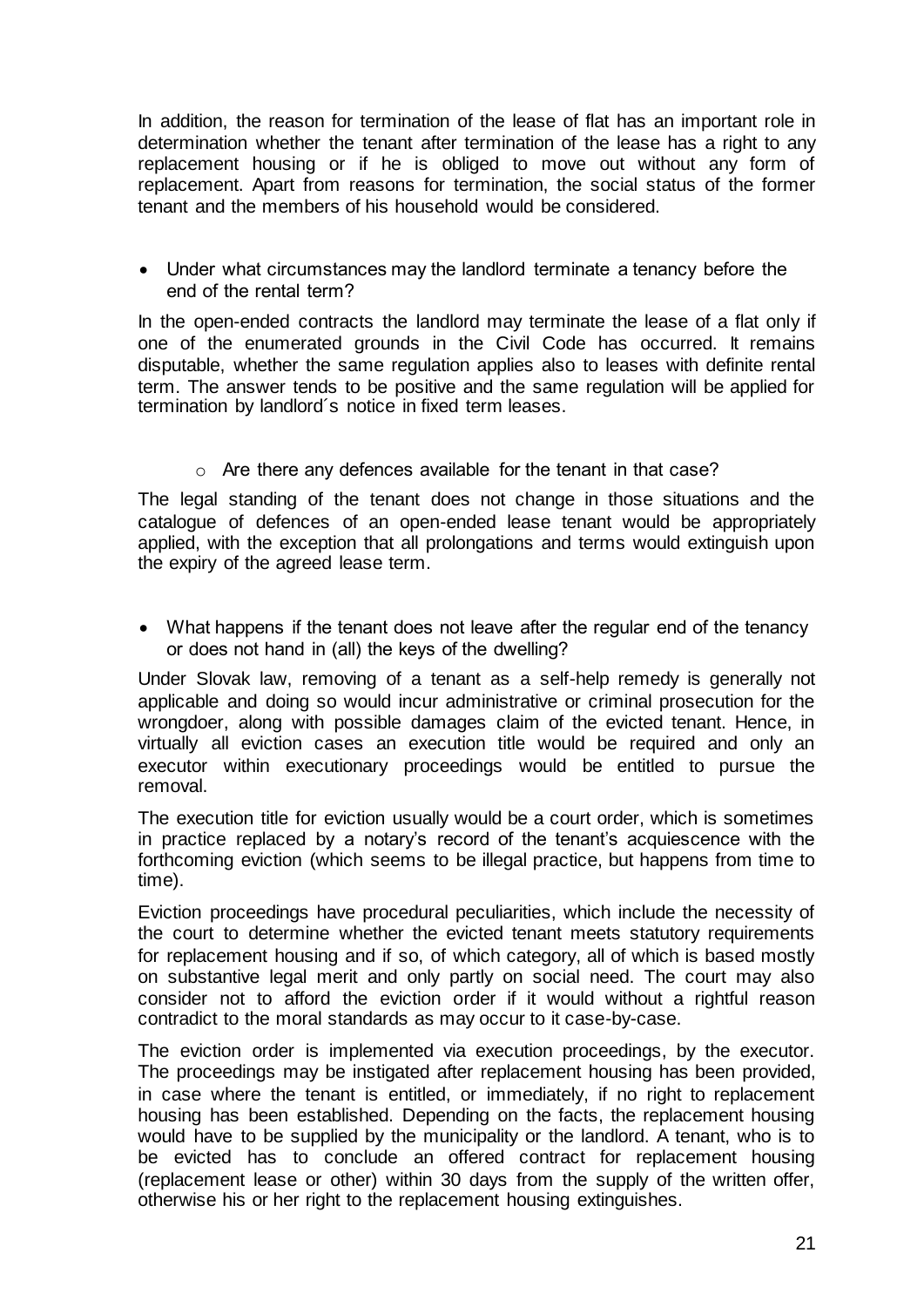Within several steps of the process the executor under supervision of a representative of the municipality removes the tenant to replacement housing premises, or, if he is not entitled to any, he only removes the tenant from the premises.

The tenant's chattels are removed and given to him or her or to an adult member of his or her family. If there is no eligible person or they refuse to take over the chattels, they would be handed over to the deposit of the municipality, who will keep them at the tenant's cost. After six months of deposit with the municipality the chattels may be auctioned by the executor.

If the tenant does not return the keys to the premises and leaves, the landlord would be allowed to seek vindication of the keys in court and/or any damages he thereby incurred.

## <span id="page-22-0"></span>**4.3. Return of the deposit**

 Within what timeframe and under what conditions does the landlord have to return the tenant's security deposit?

As already stated above, currently there is no regulation on deposits in private rental sector. Therefore, the contractual stipulations would also govern as to the time-frame and mechanics of returning of the deposit provided. If nothing else is agreed and the lease is extinguished, the deposit is not returned, it would be due on the following day upon request of the tenant for its re-payment. Usually, however, the due date can be inferred from the agreement – upon the handing over of the cleared flat.

What deductions can the landlord make from the security deposit?

As the deposit payments are fully purpose-limited payments, the only use thereof to which the landlord would be allowed is determined by the enumeration of the claims it secures. Thus, subject to the lease contract, the landlord would be entitled to offset his claims pertaining to the lease with the account debt. Moreover, the average lease of flat contract in the private rental sector specifically states that the deposit may be used to offset the claims from damage caused to the flat by the tenant or anyone who he let dwell in the premises, with the tenant's outstanding debt on rent or utilities, or as payment of the last month's rent. Hence, the use of the deposit shall always serve to settling claims pertaining to the lease of flat and ensuing from its use.

 $\circ$  In the case of a furnished dwelling: may the landlord make a deduction for damages due to the ordinary use of furniture?

Ordinary use and ordinary wear and tear of leased furniture as well as the flat itself is the fundamental feature of the lease and the consideration therefor is the rent. However, peculiarities of contractual agreements may provide for a regime of setting of claims for very specific damage incurred by the landlord through the use.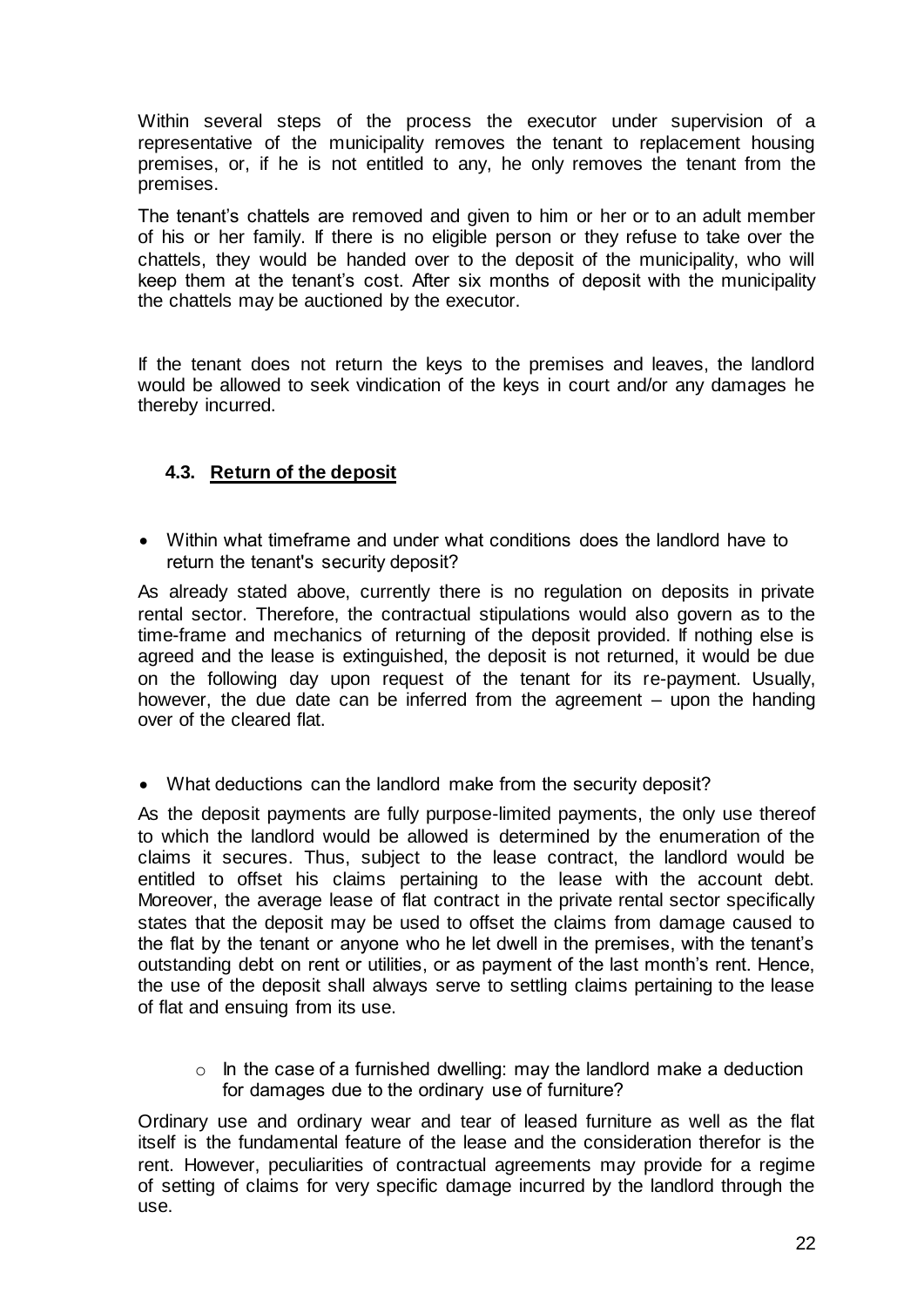# <span id="page-23-0"></span>**4.4. Adjudicating a dispute**

- In what forum are tenancy cases typically adjudicated?
	- o Are there specialized courts for adjudication of tenancy disputes?

No, tenancy law is not linked to any special court structure. The Civil Procedure Code, as amended makes the basic legal regulation in this field. At the first instance the district court (*okresný súd*) is competent, appeal is generally admissible and decisions are taken by the court of the second instance – the regional court (*krajský súd*). Extraordinary remedies (*dovolanie, obnova konania*) are allowed in specified cases that are not specifically related to tenancy law, but have been defined in general terms. Administrative jurisdiction also belongs to common courts, as it is nowadays not separated and its regulation is also covered by the Civil Procedure Code. This may be relevant in relation to municipalities. The Act on Arbitration does not exclude arbitration as the way of solving disputes in tenancy law. Enforcement of tenancy law is regulated by the Execution Order.

o Is an accelerated form of procedure used for the adjudication of tenancy cases?

Only general court proceedings would apply in case of tenancy disputes.

 $\circ$  Is conciliation, mediation or some other form of alternative dispute resolution available or even compulsory?

There are virtually no alternative dispute resolution schemes being applied in the residential tenancy sector. With the recent line of judicature on consumer arbitration, it is very difficult to imagine a legally enforceable arbitration clause in a consumer contract, which would generally be the case in flat rentals. Although mediation as a progressive and efficient concord-driven framework is ever more furthered and well available in Slovakia, the parties would generally resort to court proceedings, given the history of in court dispute resolution, as well as the binding character and substantive legal consequences of proceedings in court.

#### <span id="page-23-1"></span>**5. Additional information**

 How does a prospective tenant proceed in order to get social or subsidized housing (e.g. dwellings offered by housing associations, municipalities, public bodies etc.) or housing allowances?

Since currently only municipalities dispose of social housing units and they also administer the process of its attribution, in order to obtain the tenancy an applicant must follow the procedure adopted by the municipality in question. This would usually require filling in a standardized form asking for specific information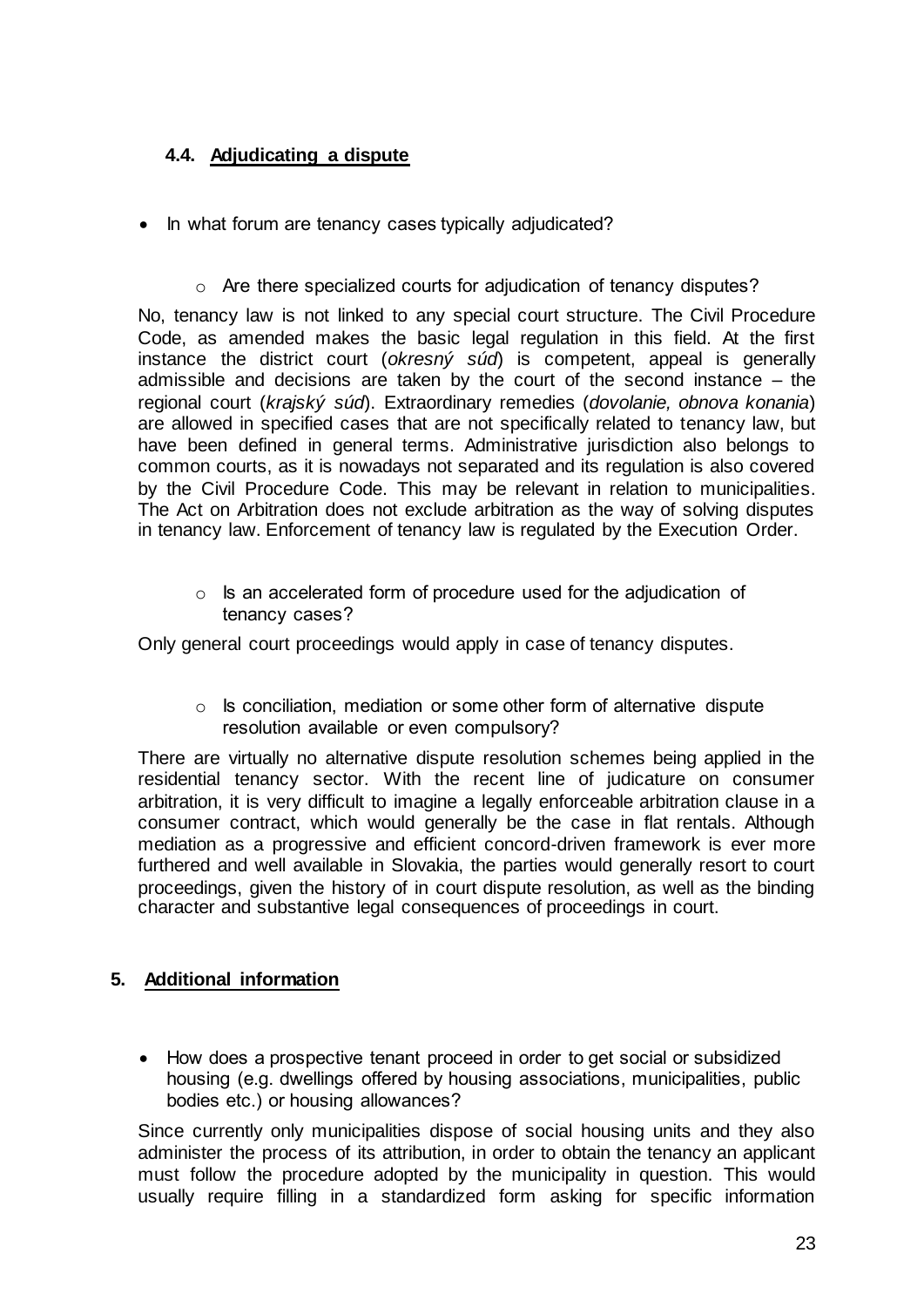pertaining to the eligibility criteria for provision of social housing (in a broader sense). Along with documentation supporting the information provided (usually proof of employment, income statement, property declaration, etc.) the applicant should file the material with the respective municipality's office and wait for the decision on the attribution of the rental flat (commission's decision, lottery etc.). Municipalities usually offer consultation services on the process of provision of social housing. Making use of these services may be crucial in order to meet all the bureaucratic idiosyncracies of the application procedure properly.

• Is any kind of insurance recommendable to a tenant?

It not very common that the tenant would resort to insurances related to the tenancy, which is usually the landlord's interest and practice. However, out of plethora of insurance products on offer by numerous insurance companies in Slovakia, specifically the insurance of a household may be relevant for the tenant. Such insurance covers all items which form part of a household. They can cover also e.g. historical objects or works of art. The items covered by the insurance conditions can be insured e.g. against theft or against natural disasters. Generally speaking, a household can be insured against e.g. fire, flood, hail, explosion, lightning, tree or mast falling down, windstorm, vandalism, burglary, crash of an aeroplane, earthquake, landslide, lava slide, supersonic or ultrasonic waves, smoke, weight of snow or water running out of burst water pipes. It can also be insured against specific risks, e.g. electricity outage; insurance of glass in the households, insurance of washing machine or insurance of bicycles when out of household; prolongation of the guarantee period of electric appliances is also common.

• Are legal aid services available in the area of tenancy law?

Although there are not any governmental or non-governmental institutions that would provide legal aid services solely in the tenancy law area, a nation-wide network of branches of the Centre of Legal Aid and attorneys providing such general legal service is sufficient to overcome any burden on physical accessibility to providers of legal aid to eligible customers (parties to a lease contract). The Centre of Legal Aid is a state budgetary organisation established in order to improve the access to justice for people in material need.

Though legal fees may be perceived as an obstacle to the access to justice, in fact, a party, who rightfully claims its rights should not be deterred from doing so on these grounds. Generally, the losing party is liable for the costs of the proceedings, i.e. the court's fees as well as the basic (regulated) fee of the opposing party's attorney's cost. However, due to extraordinary circumstances, the court is entitled not to impose the duty to cover the cost of the proceedings to the losing party. Apart from that the party, if eligible, based on income and financial standing, may be exempt from the court's fees, the payment duty, and provided with free (or for partial reward) legal assistance from the outset. As majority of the tenants would also be in a position of a consumer, they would be also exempt from the court's fees payment duty by the mere fact of claiming (or protecting) their rights from a consumer (lease) contract and the landlord's attorney's fees that he may eventually be liable for, if unsuccessful in the proceedings, would be lower than in a general civil legal proceedings.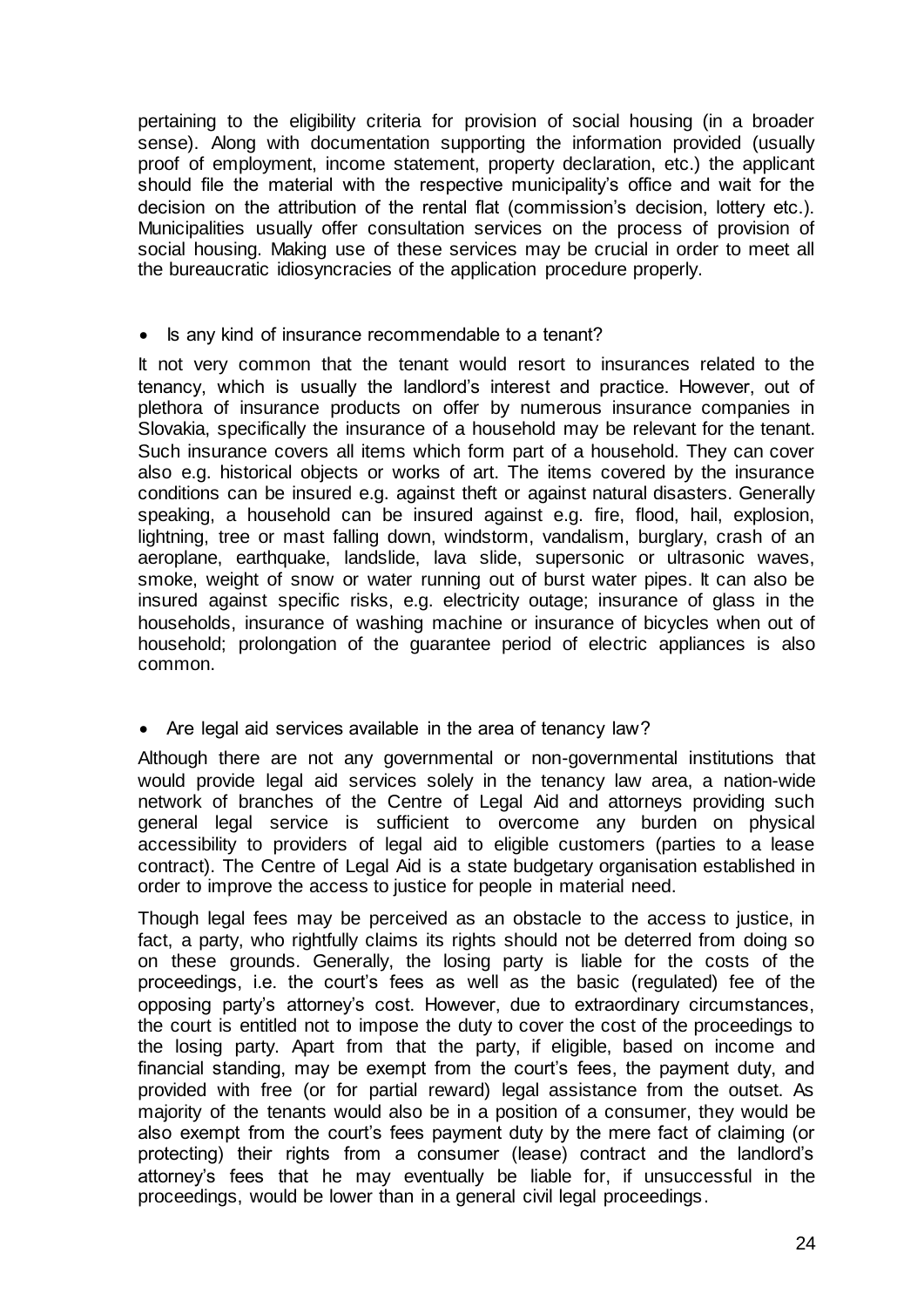To which organizations, institutions etc. may a tenant turn to have his/her rights protected? [please indicate addresses, email addresses and phone numbers]

There are many organizations that would dedicate their time to particular tenants' agenda within their much broader scope of interest. Organizations advocating purely tenants' rights are not active in Slovakia.

- The **Slovak Bar Association** as an independent self-administrative professional organisation, currently associates ca. 4100 lawyers. The legal profession helps to exercise the individual´s constitutional right to defence and to protect any other individual´s and legal entity´s rights and interests in accordance with the Slovak Constitution and the laws, including all rights and duties associated with tenancy contracts and their enforcement. The duties and obligations of the legal profession are fulfilled by lawyers, particularly by representing clients before courts of law, governmental authorities and other entities, acting for and defending individuals in criminal proceedings, legal consultancy, writing instruments about legal acts, making legal analyses and administration of clients´ property. It can arrange for a contact to a relevant lawyer in for an interested party.

#### **Slovenská advokátska komora**

Kolárska 4 813 42 Bratislava Slovak Republic Tel: +421 2 52961522 Fax: +421 2 52961554 e-mail: [office@sak.sk](mailto:office@sak.sk)

- **Centre of Legal Aid** provides legal aid to eligible clients, who may be the parties to a lease contract. It disposes of own legal experts and cooperates with practicing lawyers, knowing of their specializations (including tenancy law). The Centre operates in 13 regional offices and another consultation centres across the country.

#### **Centrum právnej pomoci**

Kancelária Bratislava Námestie slobody 12 P.O. BOX 18 810 05 Bratislava 15 Tel: +421 2 496 835 21 e-mail: [info.ba@legalaid.sk](mailto:info.ba@legalaid.sk)

For a list of local offices of the Centre of Legal Aid see: [http://www.legalaid.sk/kontakty.](http://www.legalaid.sk/kontakty)